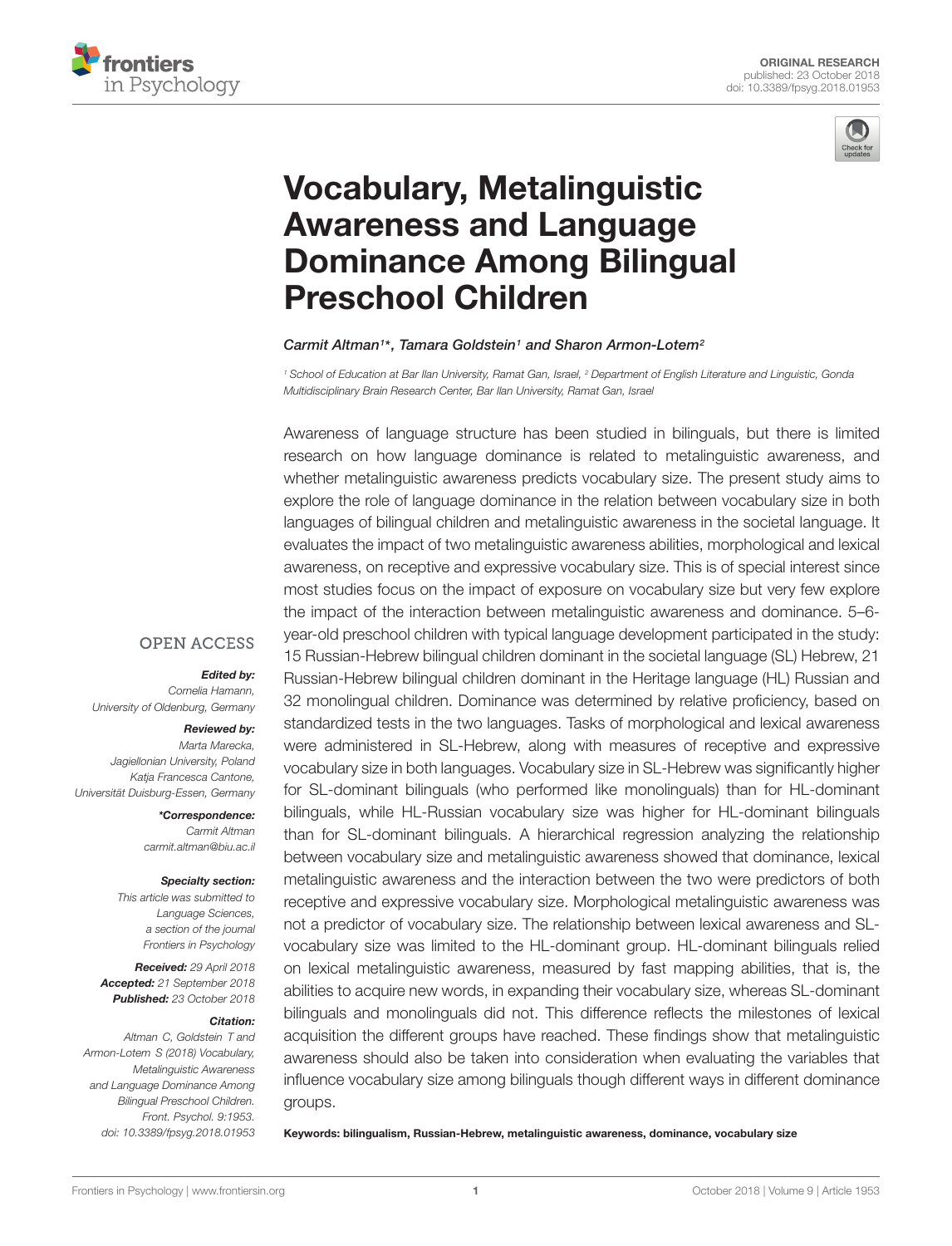# INTRODUCTION

Language dominance among bilingual children can be defined by their relative proficiency in each language, but there is limited research on how language dominance is related to metalinguistic awareness, and whether metalinguistic awareness predicts vocabulary size. The present study aims to explore the role of language dominance in the relationship between vocabulary size in both languages of bilingual children and metalinguistic awareness in the societal language (SL). To achieve this aim, receptive and expressive vocabulary size is tested in both languages of Russian-Hebrew bilingual preschool children who are dominant in one of their languages. This is complemented by measuring metalinguistic awareness in the SL, Hebrew, and by analyzing the relations between vocabulary size and metalinguistic awareness.

# Vocabulary of Monolingual and Bilingual Children

Studies show that bilingual children score below monolingual age appropriate norms when vocabulary size is assessed in only one of their languages [\(Bialystok et al.,](#page-13-0) [2010;](#page-13-0) [Hoff et al.,](#page-14-0) [2012;](#page-14-0) [Spaulding](#page-15-0) [et al.,](#page-15-0) [2013\)](#page-15-0). For example, Spanish-English bilingual students lag behind monolingual age matched peers in oral language abilities in SL English and in the heritage language (HL) Spanish [\(Tabors](#page-15-1) [et al.,](#page-15-1) [2003;](#page-15-1) [Páez et al.,](#page-15-2) [2007;](#page-15-2) [Uccelli and Páez,](#page-15-3) [2007\)](#page-15-3). In particular, English vocabulary skills were limited for children at 4 years of age [\(Páez et al.,](#page-15-2) [2007\)](#page-15-2), with low levels of vocabulary and gaps between monolingual norms and bilingual children's scores persisting through first grade [\(Páez and Rinaldi,](#page-15-4) [2006\)](#page-15-4). When it comes to vocabulary size in bilinguals' HL, some studies show poor performance in both receptive and expressive vocabulary [\(Pearson et al.,](#page-15-5) [1997;](#page-15-5) [Uccelli and Páez,](#page-15-3) [2007;](#page-15-3) [Bialystok et al.,](#page-13-0) [2010;](#page-13-0) [Verhoeven et al.,](#page-15-6) [2011;](#page-15-6) [O'Toole et al.,](#page-15-7) [2017\)](#page-15-7), while there are other studies that do not show this effect [\(Umbel and Ki](#page-15-8) [Oller,](#page-15-8) [1994;](#page-15-8) [Winsler et al.,](#page-15-9) [1999\)](#page-15-9). Moreover, previous findings are not always consistent as to whether a receptive and expressive vocabulary gap [\(Keller et al.,](#page-14-1) [2015\)](#page-14-1) exists in both languages and if so which factors contribute to its existence. [Umbel and Ki](#page-15-8) [Oller](#page-15-8) [\(1994\)](#page-15-8), for example, found that Spanish-English bilinguals in first, third, and sixth grade functioned comparably well on the HL Spanish receptive vocabulary test, while SL English receptive vocabulary performance increased with grade level. Furthermore, a receptive-expressive gap was found in a study of 124 Spanish-English bilingual children and 110 monolingual children (mean age = 5;7), for both groups, with a more robust gap amongst the bilinguals, in both languages [\(Gibson et al.,](#page-14-2) [2012\)](#page-14-2).

These inconsistent results might stem from different factors influencing whether bilingual children perform well or poorly on vocabulary size tests. Therefore, it is important to examine these factors. One often studied factor is exposure. Differences in vocabulary size between bilingual children have often been attributed to variations in the frequency of exposure [\(Pearson](#page-15-5) [et al.,](#page-15-5) [1997\)](#page-15-5) and, sometimes, to variations in the context of exposure [\(Bialystok et al.,](#page-13-0) [2010\)](#page-13-0). The vocabulary gap between bilinguals and their monolingual peers is not surprising as

children exposed to two languages are likely to hear less of each language during the day than children who are exposed to only one language. Moreover, some words occur in contexts where only one of the languages is used [\(Fromkin et al.,](#page-14-3) [2007\)](#page-14-3). Consequently, by looking both at English receptive and expressive vocabulary of Spanish-English bilingual children, aged 5–7, [Gross et al.](#page-14-4) [\(2014\)](#page-14-4) found that bilinguals scored significantly below monolingual children on standardized measures, with bilinguals exposed to SL later lagging behind their peers who were exposed to SL earlier. However, when tested in both languages, the difference in cumulative expressive vocabulary size was no longer significant.

Yet another, less investigated factor is metalinguistic awareness, which might be mediated by language dominance. Metalinguistic awareness builds on earlier linguistic knowledge, which might vary by language dominance, across the two languages of a bilingual child. It is the aim of this paper to assess bilingual dominance and metalinguistic awareness as possible factors that may explain the contradictory results in the literature. The difference between bilinguals and monolinguals in vocabulary size and the gap between expressive and receptive vocabulary further highlight the importance of testing different dominance groups in order to understand the contribution of the relative proficiency in each language in each modality, expressive or receptive [\(Spaulding et al.,](#page-15-0) [2013\)](#page-15-0).

# Language Dominance Among Bilinguals

The term "language dominance" is used in the literature either for describing the relative proficiency of a bilingual person in the two languages [\(Gathercole and Thomas,](#page-14-5) [2009\)](#page-14-5), or for the language the bilingual speaker has been mostly exposed to [\(Grosjean,](#page-14-6) [2008\)](#page-14-6). One of the dilemmas which both researchers and language therapists face is how to define dominance [\(Yip and Matthews,](#page-15-10) [2007\)](#page-15-10). A most common way is to examine a sample of the child's productions using one or more performance-based measures and to establish in this way the child's relative proficiency in his or her two languages. Following [Unsworth](#page-15-11) [\(2015\)](#page-15-11), this is the way language dominance is defined in the current study. Later age of onset of bilingualism is frequently associated with relative proficiency and more advanced HL outcomes [\(Hammer et al.,](#page-14-7) [2012;](#page-14-7) [Meir et al.,](#page-14-8) [2016\)](#page-14-8). Yet, age of onset of bilingualism is not necessarily an indicator of dominance, as simultaneous and sequential bilinguals may be found in both the HL-dominant and the SL-dominant groups [\(Foroodi Nejad and Paradis,](#page-14-9) [2009\)](#page-14-9). Therefore, the bilingual children in the present study will not be divided into simultaneous and sequential bilinguals, but rather into two dominance groups by their relatively more proficient language.

Language proficiency of bilinguals is often associated with the extent to which vocabulary size in one or both languages meets the norms set for age matched monolinguals [\(Bialystok et al.,](#page-13-0) [2010\)](#page-13-0). However, bilingual children's performance may be more varied than monolingual performance as a result of the diversity in their language learning experience [\(Armon-Lotem et al.,](#page-13-1) [2015\)](#page-13-1). This variation in bilinguals' performance, often captured in terms of language dominance, might differ as a function of the language skill assessed, resulting in asymmetric linguistic development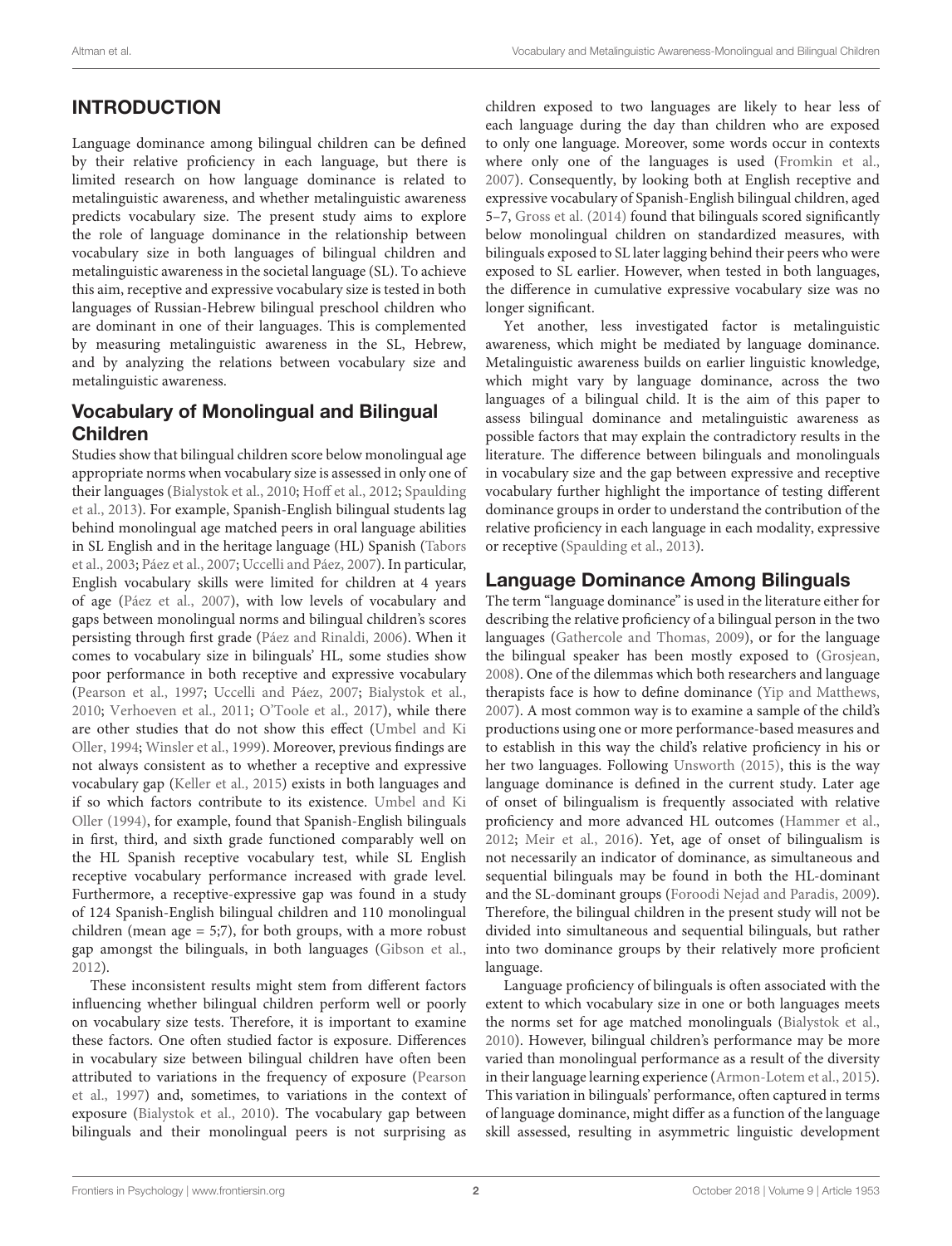[\(Montrul,](#page-14-10) [2016\)](#page-14-10). While awareness of the formal structure of language has already been studied among bilinguals [\(Reder et al.,](#page-15-12) [2013\)](#page-15-12), relatively little is known about the association between metalinguistic awareness and vocabulary size in the context of bilingual dominance. It is the aim of this paper to shed light on the relationship between receptive and expressive vocabulary of nouns and verbs in both languages and metalinguistic awareness (morphological and lexical) in the SL among bilinguals, who are dominant in one of their languages.

### Metalinguistic Awareness

Metalinguistic awareness is defined as the ability to distance oneself from the content of speech in order to reflect upon and manipulate the structure of language [\(Ramirez et al.,](#page-15-13) [2013\)](#page-15-13). Metalinguistic awareness requires the speaker to focus on the structure and form of the language and develops in later stages of language acquisition around the age of 5–6, building on earlier linguistic knowledge [\(Duncan et al.,](#page-14-11) [2009\)](#page-14-11). Metalinguistic awareness is a set of multiple skills [\(Bialystok et al.,](#page-13-2) [2014\)](#page-13-2) that are related to the formal aspects of language: phonological, morphological, syntactic and lexical awareness.

Some studies found a statistically significant difference between monolingual and bilingual children on metalinguistic awareness (e.g., [Bialystok et al.,](#page-13-3) [2005;](#page-13-3) [Goldstein et al.,](#page-14-12) [2005\)](#page-14-12), pointing out that different skills and tasks might yield different results. For example, [Reder et al.](#page-15-12) [\(2013\)](#page-15-12) compared 52 French monolingual and 43 French-German bilingual children in first grade, on different metalinguistic skills. While bilingual children outperformed their monolingual peers in morphological compounds and syntactic awareness tasks, no differences were found in morphological affixes and phonological awareness tasks. They argued that due to the phonological similarities between the two languages (French and German), the bilingual children were not required to observe and compare the different linguistic aspects of each language [\(McBride-Chang et al.,](#page-14-13) [2005\)](#page-14-13). Yet, other studies have shown that bilingual speakers outperform monolingual speakers in metalinguistic awareness tasks (for review see [Bialystok,](#page-13-4) [2001\)](#page-13-4). In particular, in a meta-analysis of 63 studies consisting of 6,022 participants, [Adesope et al.](#page-13-5) [\(2010\)](#page-13-5) examined the cognitive correlates of bilingualism and found that bilingualism is related to enhanced metalinguistic awareness. The bilingual enhancement observed in the meta-analysis shows the importance of going beyond single studies, which in themselves do not show this effect. However, none of these studies examined the impact of dominance among bilinguals on metalinguistic awareness tasks as the present study intends to do with Russian, the HL, and Hebrew, the SL.

# Metalinguistic Abilities and Vocabulary Size

Vocabulary size is a major factor in language acquisition and as such, it is closely related to metalinguistic skills. On the one hand, vocabulary size is enhanced by metalinguistic abilities and on the other hand, metalinguistic abilities often benefit from a richer vocabulary. Yet, research investigating the metalinguistic abilities in bilinguals focus primarily on phonological awareness

and its contribution to reading skills (see example: [Carlisle et al.,](#page-13-6) [1999;](#page-13-6) [Ibrahim et al.,](#page-14-14) [2007\)](#page-14-14). Some studies have indeed investigated phonological awareness and vocabulary in bilinguals showing a relationship between phonological awareness and vocabulary [\(Farnia and Geva,](#page-14-15) [2011\)](#page-14-15). Children with poorer phonological awareness learned novel and non-novel words less accurately or more slowly [\(Hu and Schuele,](#page-14-16) [2005;](#page-14-16) [Hu,](#page-14-17) [2008\)](#page-14-17). Longitudinally, phonological awareness plays a role when words are relearnt [\(Hu,](#page-14-18) [2003\)](#page-14-18) and phonological processing of novel words is based on sublexical representations, which are phonological and unstructured [\(Marecka et al.,](#page-14-19) [2018\)](#page-14-19).

In comparison, there are hardly any similar studies for morphological and lexical awareness and their association to vocabulary size [\(Bowey,](#page-13-7) [1986;](#page-13-7) [Reder et al.,](#page-15-12) [2013\)](#page-15-12). Morphological awareness relates to the ability to manipulate and reflect on morphological units within words [\(Cheung et al.,](#page-14-20) [2010\)](#page-14-20). It includes the explicit knowledge of the way in which words are built up by combining smaller meaningful units, such as roots, prefixes and suffixes [\(Guo et al.,](#page-14-21) [2011\)](#page-14-21). Studies have shown that morphological awareness can facilitate word recognition, learning of new words and reading comprehension [\(Chen et al.,](#page-13-8) [2009;](#page-13-8) [Kraut,](#page-14-22) [2015\)](#page-14-22).

The importance of morphological awareness for vocabulary learning is well documented in monolingual children [\(Chen et al.,](#page-13-9) [2012\)](#page-13-9). [Nagy et al.](#page-14-23) [\(2003\)](#page-14-23) found a strong tie between vocabulary knowledge and morphological awareness, while [McBride-Chang](#page-14-13) [et al.](#page-14-13) [\(2005\)](#page-14-13) showed that morphological structure awareness and morpheme identification predicted 10% of the variance in vocabulary size. These results underline the importance of examining the impact of different metalinguistic abilities on vocabulary separately in order to understand the variability in vocabulary size [\(Kuo and Anderson,](#page-14-24) [2006\)](#page-14-24). Yet, to the best of our knowledge, very little is known about these connections in bilingual contexts in which children acquire vocabulary in two languages and the process might be at a different stage in each language.

Another form of metalinguistic awareness is lexical awareness, which includes conscious consideration of and the ability to manipulate different aspects of lexical competence [\(Nation,](#page-14-25) [2008\)](#page-14-25). According to Aşik et al. [\(2015\)](#page-13-10), lexical competence includes vocabulary size, depth and lexical organization. [Nation](#page-14-25) [\(2008\)](#page-14-25) argues that lexical awareness can help language learners increase their understanding of the different ways in which vocabulary is used, thus leading, for example, to growth in vocabulary size.

An easy way to measure lexical awareness is fast mapping. Fast mapping refers to the ability of a child to identify the meaning of a novel word after a limited number of exposures [\(Carey and](#page-13-11) [Bartlett,](#page-13-11) [1978\)](#page-13-11). It has been observed that growth in vocabulary size is related to fast mapping skills both in the initial stages of word learning [\(Behrend et al.,](#page-13-12) [2001\)](#page-13-12) and for later acquisition by older children [\(Braisby et al.,](#page-13-13) [2001\)](#page-13-13). Significant correlations were found between fast mapping performance and vocabulary size scores in early vocabulary acquisition [\(Kan and Kohnert,](#page-14-26) [2005;](#page-14-26) [Gray,](#page-14-27) [2006;](#page-14-27) [Kan et al.,](#page-14-28) [2014\)](#page-14-28), and for older children (ages 4;6–7) with expressive vocabulary scores [\(Braisby et al.,](#page-13-13) [2001\)](#page-13-13).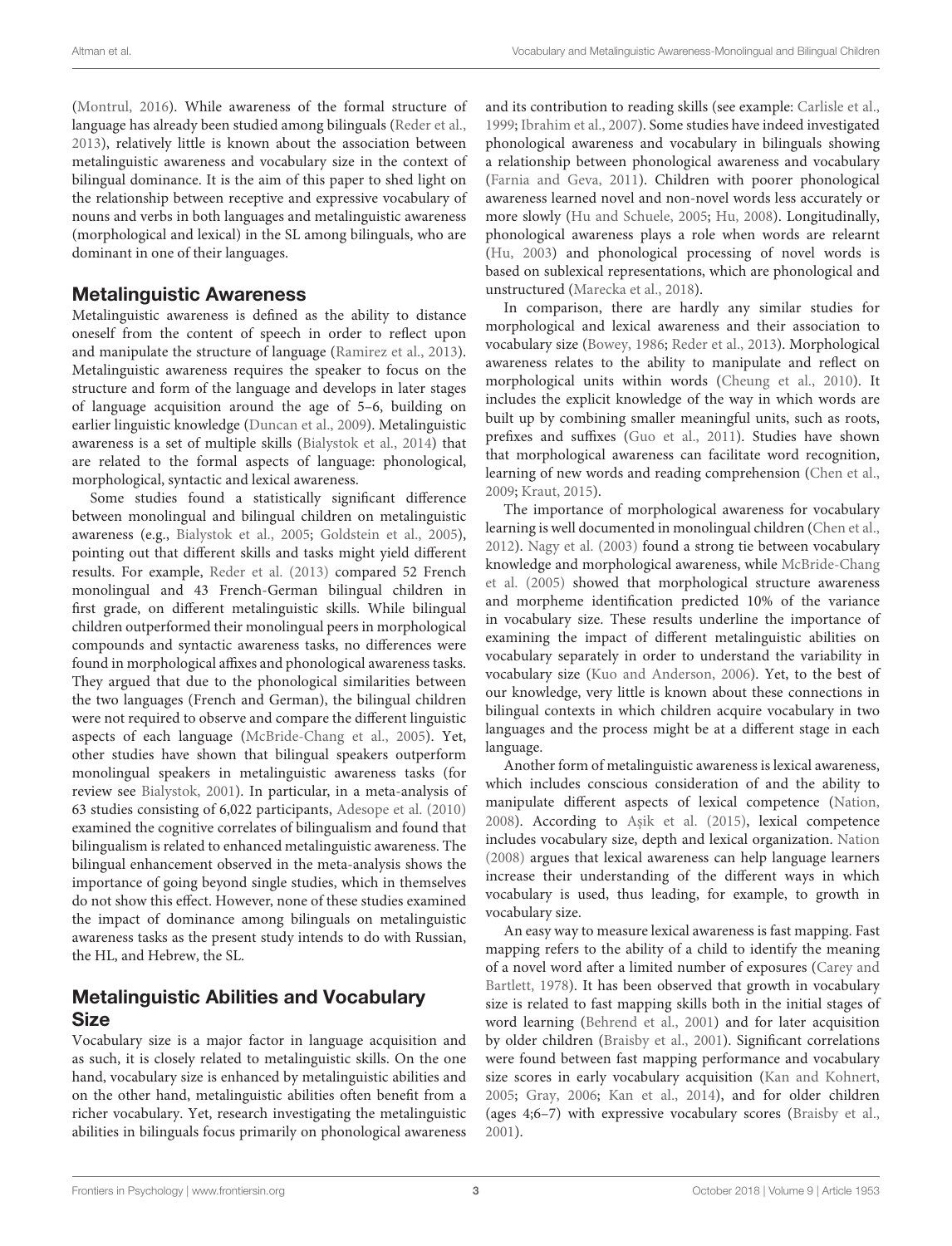Within the developmental lexical principles framework (DLPF) [\(Golinkoff et al.,](#page-14-29) [1994;](#page-14-29) [Mervis and Bertrand,](#page-14-30) [1994\)](#page-14-30), fast mapping involves six principles that govern vocabulary acquisition and apply to all languages. The first three include the understanding that words (a) have a reference in the world, (b) can extend to similar referents, and (c) refer to whole objects rather than their parts. These three principles are operative at the onset of lexical acquisition and help in acquiring early vocabulary. The principles which are more related to fast mapping are operative beyond early childhood, in older children and adults [\(Golinkoff et al.,](#page-14-31) [1992\)](#page-14-31), and are utilized in consciously monitoring the learning of novel words [\(Ramachandra et al.,](#page-15-14) [2010\)](#page-15-14). These three principles require the: (d) awareness of basic categories for generalization, (e) awareness of constraints on mapping novel names to nameless objects to meet mutual exclusivity, and (f) consideration of the use of conventional names for referents. Fast mapping is an appropriate measure of lexical awareness because the growth in vocabulary size benefits from the latter three principles that operate together. Previous studies have shown the relationship between lexical awareness (measured with this task) and vocabulary size in monolinguals [\(Behrend et al.,](#page-13-12) [2001;](#page-13-12) [Braisby et al.,](#page-13-13) [2001\)](#page-13-13). Bilinguals also need to apply such constraints when they map novel names to nameless objects. Yet bilinguals also need to learn two labels for the same object, one in each language. In order to abide by the above principles, they should be aware of the differences between the two vocabularies and of translation equivalents. Currently, little is known about the possible interaction between fast mapping and vocabulary size in the case of bilingual children. Of the very few studies of fast mapping and vocabulary size among bilingual children, [Kan and Kohnert](#page-14-32) [\(2008\)](#page-14-32) do not find such an interaction.

[Kan and Kohnert](#page-14-32) [\(2008\)](#page-14-32) tested lexical awareness (via fast mapping) and vocabulary size in both the HL (Hmong) and the SL (English) of sequential bilingual children with typical language development (TLD), aged 3–5. In contrast to previous findings with monolingual children, the researchers found that the bilingual children's fast mapping performance was not related to age or existing vocabulary size in either language. On the other hand, there were significant correlations between vocabulary size and fast mapping across the two languages. For example, fast mapping in English (SL) was negatively correlated with vocabulary size in Hmong (HL), with lower fast mapping abilities in English for children who had larger vocabulary size in Hmong.

According to [Kan and Kohnert](#page-14-32) [\(2008\)](#page-14-32), this cross-linguistic relation suggests that fast mapping in the SL of bilingual children is not a direct measure of vocabulary size in that language, in contrast to what has been observed in monolingual children. There is, however, a cross-linguistic relationship between fast mapping and vocabulary size in sequential bilinguals – vocabulary size has a negative impact on fast mapping skills in the other language. While the authors made no direct reference to dominance, they suggested that a difference in vocabulary size in either of the languages can perhaps reflect a different stage of language development of sequential bilinguals when compared to monolinguals. Since dominance might be important, but was not considered in this study, we want to replicate the design with participants who are grouped by dominance.

To conclude, although researchers have examined the individual contributions of different metalinguistic abilities to the bilingual lexicon, very few have examined morphological and lexical metalinguistic awareness simultaneously, and even less so with regard to vocabulary size in both languages [\(McBride-Chang](#page-14-13) [et al.,](#page-14-13) [2005\)](#page-14-13) among bilinguals differing in language dominance.

# Present Study

The present study aims to explore the impact of language dominance on the possible connections between vocabulary size in both languages and metalinguistic awareness in the SL. It is hypothesized that:

- (1) Dominance, measured by relative proficiency, will impact vocabulary size in both languages.
- (2) Fast mapping used to measure lexical awareness is language neutral and is important for lexical growth [\(Nation,](#page-14-33) [2001\)](#page-14-33). It will show a stronger relation to vocabulary size at earlier stages in acquisition and by inference in the less dominant language.
- (3) Morphological metalinguistic awareness might be sensitive to language specific knowledge, which requires higher proficiency [\(Bialystok and Barac,](#page-13-14) [2012\)](#page-13-14) in the target languages. Therefore, it will show stronger relations with vocabulary size in later stages of acquisition or in the more dominant language.
- (4) Fast mapping as a measure of lexical awareness, which is language neutral, is more likely to benefit receptive and expressive vocabulary size than morphological awareness, which is language specific.

In order to test these hypotheses, the study will first examine vocabulary size and metalinguistic awareness separately and then will turn to the relation between the two. Expressive and receptive vocabulary size, as well as morphological awareness and lexical awareness via a fast mapping task, will be tested among HL-dominant and SL-dominant bilingual children with TLD and their monolingual peers. The study is the first to investigate this relation among Russian-Hebrew bilinguals.

The relationships between the two metalinguistic awareness tasks and vocabulary in the context of bilingualism has only rarely been investigated [\(McBride-Chang et al.,](#page-14-13) [2005\)](#page-14-13). Based on research among monolingual children, correlations are to be expected between the two metalinguistic tasks (morphological and lexical) and vocabulary size in both languages, and in particular between lexical awareness and vocabulary which may be sensitive to dominance.

# MATERIALS AND METHODS

### **Participants**

Sixty-eight preschool children with TLD aged 58–78 months  $(M = 68.18, SD = 4.66)$  participated in the present study. Children with different language status formed three language groups: 15 SL-dominant children, 21 HL-dominant bilingual children, and 32 monolingual Hebrew children that served as reference for comparison. Children with hearing impairment, exposure to SL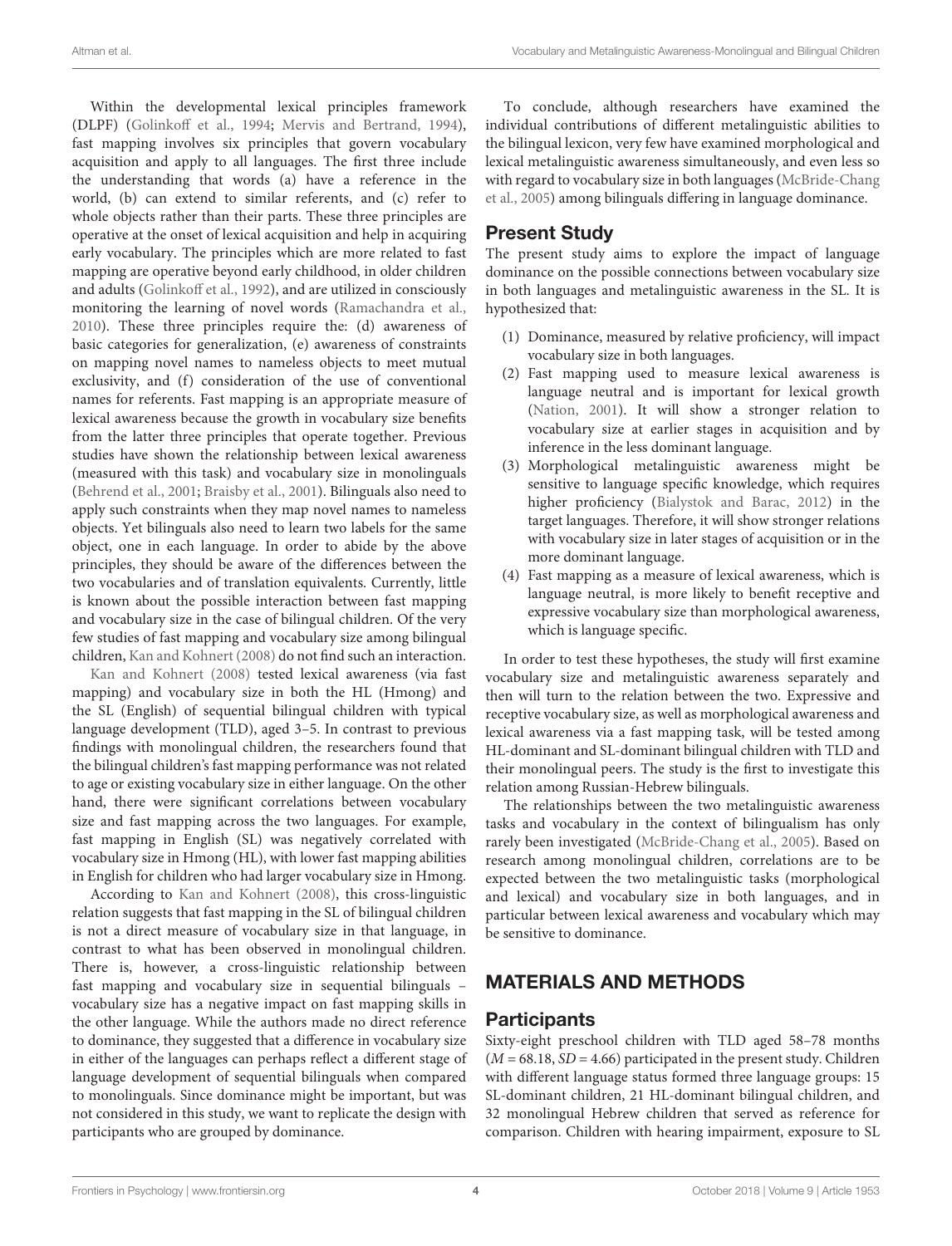for less than a year or parental concern regarding their child's language development were excluded from the study. Consent forms were sent to 136 children, out of which eighty were approved. After data was collected, 12 children were excluded from the study after scoring below monolingual and bilingual norms in the language proficiency tests. Inclusion of a bilingual child in the current study was based on a score at or above the provisional bilingual norm [\(Armon-Lotem and Meir,](#page-13-15) [2016\)](#page-13-15) in at least one of their languages. Almost all of the participants were born in Israel except for one who was born outside the country and immigrated at the age of 1 year and 10 months. All children attended public preschools in Israel where the language of instruction is Hebrew. Age of onset of bilingualism was determined in months based on parent reports. All children scored above 85 in the "Raven Progressive Matrices" intelligence test [\(Raven,](#page-15-15) [1938\)](#page-15-15).

In order to assess children's language performance in Hebrew, the Goralnik Screening Test for Hebrew [\(Goralnik,](#page-14-34) [1995\)](#page-14-34) was used. The test includes six subtests: sentence repetition, comprehension, expression, pronunciation, vocabulary, and story-telling sub-tests. The scores are raw scores, with a total of 180 points. The Hebrew cut-off point conforms to former studies of bilingual children in Israel and has provisional bilingual norms [\(Iluz-Cohen and Armon-Lotem,](#page-14-35) [2013;](#page-14-35) [Armon-Lotem,](#page-13-16) [2014;](#page-13-16) [Altman et al.,](#page-13-17) [2016\)](#page-13-17). In order to assess the language performance of the bilingual children in their HL (Russian), the Russian Language Proficiency Test for Multilingual Children [\(Gagarina et al.,](#page-14-36) [2010\)](#page-14-36) was used. The task has a provisional bilingual norm for Russian-Hebrew bilinguals (with a cut-off point of -1.25 SD; [Armon-Lotem and Meir,](#page-13-15) [2016\)](#page-13-15). The raw scores in each screening test were normalized using the provisional norms.

For the present study, dominance was judged based on linguistic performance in two screening tests composed of several sub-tests (e.g., grammar, morphology) testing several domains in each language rather than focusing on a specific domain in order to reflect bilinguals' performance on a wide range of HL and SL skills. An index of relative proficiency based on the differences between the two language scores, following [Cromdal](#page-14-37) [\(1999\)](#page-14-37), was calculated and used to determine the bilinguals' dominance. Relative proficiency was calculated by deducing the normalized HL score from the normalized SL score. This resulted in negative scores for children whose HL scores were higher than their SL scores and positive scores for children whose HL scores were lower than their SL scores. Dominance was measured by a gap of

<span id="page-4-0"></span>TABLE 1 | Background and language proficiency information of participants.

one standard deviation or more between the more proficient and less proficient language as measured by the language screening tests. The index was then used to separate the children into more dominant in the HL or more dominant in the SL. Children's demographic information appears in **[Table 1](#page-4-0)**.

ANOVAs conducted to examine language proficiency differences between the bilingual dominance group showed differences in Hebrew F (1,34)=28.61,  $p < 0.001$  and Russian proficiency  $F(1,34)=51.52$ ,  $p < 0.001$ . Additional ANOVAs show significant differences in terms of age of onset (AoO) as well as in length of exposure (LoE),  $F(1,34) = 17.95, p < 0.001$ and  $F(1,35) = 20.45$ ,  $p < 0.001$ , respectively. These differences were expected since AoA and LoE are known to influence dominance. A one-way ANOVA investigating whether there are difference between the three language status groups showed a significant different  $F(2,65) = 27.4$ ,  $p < 0.001$ . A Bonferroni post hoc test yielded significant differences in Hebrew proficiency between monolinguals and HL-dominant bilinguals ( $p < 0.001$ ) and between SL-dominant bilinguals and HL-dominant peers  $(p < 0.001)$  as expected due to the relative dominance in the languages, with no difference between the SL-dominant group and monolinguals. It should also be noted that no age differences were detected among the three groups  $F(2,65) = 0.66, p > 0.05$ .

### Measures

### Cross Linguistic Lexical Task (CLT)

Children's vocabulary size in both languages was assessed with the Hebrew version of the LITMUS CLT-task [\(Haman et al.,](#page-14-38) [2015;](#page-14-38) [Altman et al.,](#page-13-18) [2017;](#page-13-18) [O'Toole et al.,](#page-15-7) [2017\)](#page-15-7), and the Russian version of the LITMUS CLT task<sup>[1](#page-4-1)</sup> [\(Gagarina and Nenonen,](#page-14-39) [2017,](#page-14-39) Unpublished). Both versions of LITMUS CLT contain four separate subtests, measuring receptive, and expressive nouns and verbs separately. Receptive vocabulary is tested through a picture selection task with four pictures and expression through a naming task. Each subtest is composed of 32 items scored as correct or incorrect using the classification of responses described for LITMUS CLT [\(Haman et al.,](#page-14-38) [2015\)](#page-14-38). The final score is assigned to each subset as a percentage of correct responses out of 32.

### Morphological Awareness Task

A morphological awareness task was developed for Hebrew following [McBride-Chang et al.](#page-14-13) [\(2005\)](#page-14-13). The task included 14

<span id="page-4-1"></span><sup>&</sup>lt;sup>1</sup>The overall reliability of this task is  $\alpha$  = 0.961 for the Hebrew version and  $\alpha$  = 0.956 for the Russian version.

| Deographic variable           | <b>Monolinguals</b><br>$IN = 321$ | SL-dominant<br>bilinguals $[N = 15]$ | <b>HL-dominant</b><br>bilinguals $[N = 21]$ | df   |            |
|-------------------------------|-----------------------------------|--------------------------------------|---------------------------------------------|------|------------|
| Age in months                 | 67(4.3)                           | 69.33 (4.67)                         | 69.66 (4.75)                                | 2,65 | 2.61       |
| Hebrew proficiency (z-score)  | 0.19(0.81)                        | 0.46(0.65)                           | $-1.71(1.47)$                               | 2,65 | $27.4***$  |
| Russian proficiency (z-score) | <b>NA</b>                         | $-2.67(1.79)$                        | 0.57(0.88)                                  | 1,34 | $51.52***$ |
| Age of onset                  | <b>NA</b>                         | 14.33 (19.28)                        | 41.38 (18.59)                               | 1,34 | $17.95***$ |
| Length of exposure            | <b>NA</b>                         | 54 (21.63)                           | 28.66 (16.80)                               | 1,34 | $15.64***$ |

∗∗∗p < 0.001.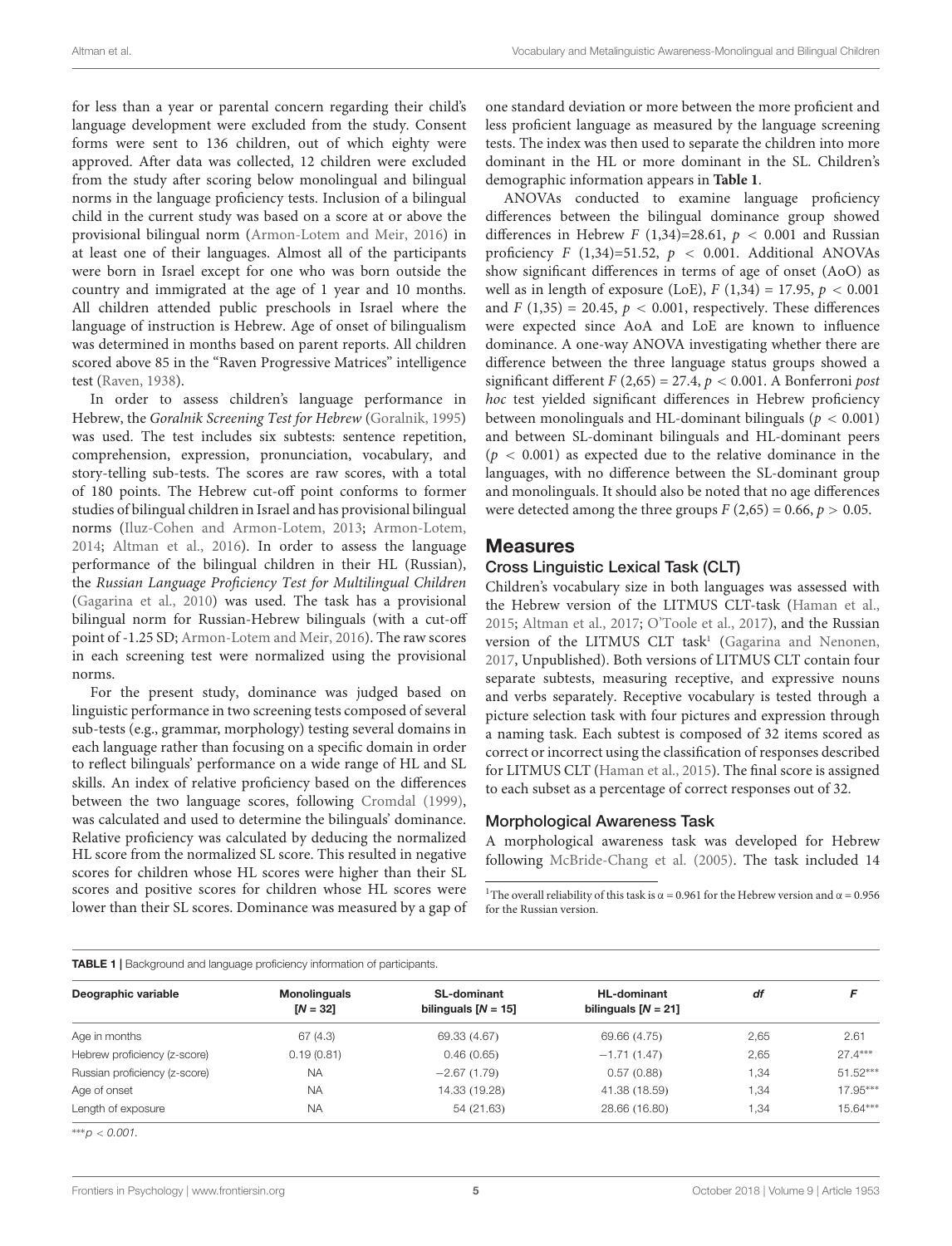test items that test consonantal root awareness (Hebrew being a Semitic language) and lexical compound awareness. For each item, the child is presented with two pictures of homophones that sound the same but have different meanings, and sometimes, different roots. The test items contained either two homophone verbs, two homophone nouns, or a homophone noun and verb. The examiner names each one orally. The child is then presented with the target item; a word or a lexical compound derived from one of the meanings of the homophone. The child is asked to choose the picture that corresponds best to the meaning of the target item. This requires knowledge that the words share the same root. The prompt in this task was: "Which of the pictures is more related to the word". . .?. For example, the child is shown two pictures: "or" (light) and "or" (skin), and is asked to match correctly the word "teura" (lighting) to the target picture depicting "or" which shares the same root. A second example is "yalda" (a girl) and "yalda" (gave birth) – and the lexical compound "erec moledet" (place of birth). In this case, both pictures share the same root with the target item, but only one shares the meaning.

Each item includes an open question asking the child to explain his answer ("why did you choose this answer?") in order to examine in a more qualitative manner the children's responses and what they could reveal about their metalinguistic ability. A certain concern was raised that this task may tap into semantic association knowledge due to the use of pictures. Nevertheless, the pictures were considered necessary in order to administer and adapt this task to preschool children. The final score was assigned as a percentage of correct responses out of 14. The overall reliability of this task is  $\alpha = 0.54$ .

### Lexical Awareness Task

A fast mapping task was used to test lexical awareness [\(Kan](#page-14-32) [and Kohnert,](#page-14-32) [2008\)](#page-14-32). Novel bisyllabic non-words (CVCVC, e.g., renil, tumof, pamig, xemog) were presented to the children. The novel words were not easily associated with any existing referent in either language in order to minimize the possibility for phonological or semantic associations. A PowerPoint presentation was used to present children with an undersea creature who was teaching them the names of undersea objects. In the first stage, the child was simultaneously presented with four pictures on the screen and was asked to recognize a novel object among three known distractors ("Where is the pamig?"). The novel referent was presented among known objects to measure mutual exclusivity. After the child identified the object, she got a confirmation (Right, this is the pamig), or correction (Are you sure? I think this is the pamig), and was asked to repeat the word (Can you say pamig?). In total, the child was exposed to the word three times and was asked to repeat it once. In the next stage, the child was asked to identify the novel word with a referent that had the same shape but a different color among a second set of objects, two known and two novel. The child was asked again "Where is the pamig?" This measured receptive generalization skills, which are important since the child has to distinguish between the new word and other new concepts not known to him. This procedure was repeated four times with different items. To make it fun for the children a memory game followed in which the children were asked to name all new objects. One point was assigned to each correct response. Due to a high correlation between the mutual exclusivity and the generalization measures ( $r = 0.753$ ,  $p < 0.001$ ), only the generalization measure, which is the closest indication of the child's acquisition of the new word, was chosen to measure the child's lexical awareness skill, yielding a maximum score of four.

# Procedure

The children were assessed individually in their preschool or in their homes in a private room for two sessions unless a specific child required more time. The children participated voluntarily and each child received a small reward (a sticker or a toy) at the end of each session as a token of appreciation to encourage their continuous collaboration. All responses were both audio-recorded and manually recorded on a response sheet. Parental consent was obtained, during which parents answered a short background questionnaire concerning demographic and language acquisition information, and the children's oral assent was secured. The study was approved by the university IRB and by the Israeli Ministry of Education.

# Data Analysis

The information obtained from the four parts of the LITMUS CLT task in each language was calculated as a percentage of correct responses. The size of expressive and receptive vocabulary was calculated by combining the nouns and verbs and calculating the percentage of correct responses. The choice to present the results for both receptive and expressive vocabulary reflects the reported gap between the two, especially among bilingual children [\(Gibson et al.,](#page-14-2) [2012\)](#page-14-2), and the possibility that this gap is a reflection of the need to suppress the competition between the two languages in a naming task which could be sensitive to dominance. Consequently, a series of multivariate analyses of variance as well as ANOVAs were conducted to compare between bilingual dominance groups on HL and SL vocabulary size measures and between bilingual dominance groups and monolinguals on SL vocabulary size.

The metalinguistic awareness tasks were calculated separately as a percentage of correct responses (morphological and lexical). Relative proficiency was used as a measure of dominance for the hierarchical regression analyses. Following a comparison of the metalinguistic awareness measures across the bilingual dominance groups and the monolingual children, hierarchical regression was conducted introducing relative proficiency first, then the metalinguistic awareness tasks and finally the interactions between relative proficiency and metalinguistic awareness. The choice of hierarchical regression was motivated by the desire to explore the relative contribution of each predictor. The hierarchical regressions were conducted separately for receptive and expressive vocabulary in both the HL and the SL of all bilingual children as one group. As we used hierarchical regression with 5 predictors the model could be prone to overfitting. Thus, in order to confirm the results we further used linear regressions to test only the two metalinguistic predictors for each of the dominance groups separately as well as for the monolinguals, allowing us to tease apart their relative contribution to vocabulary size.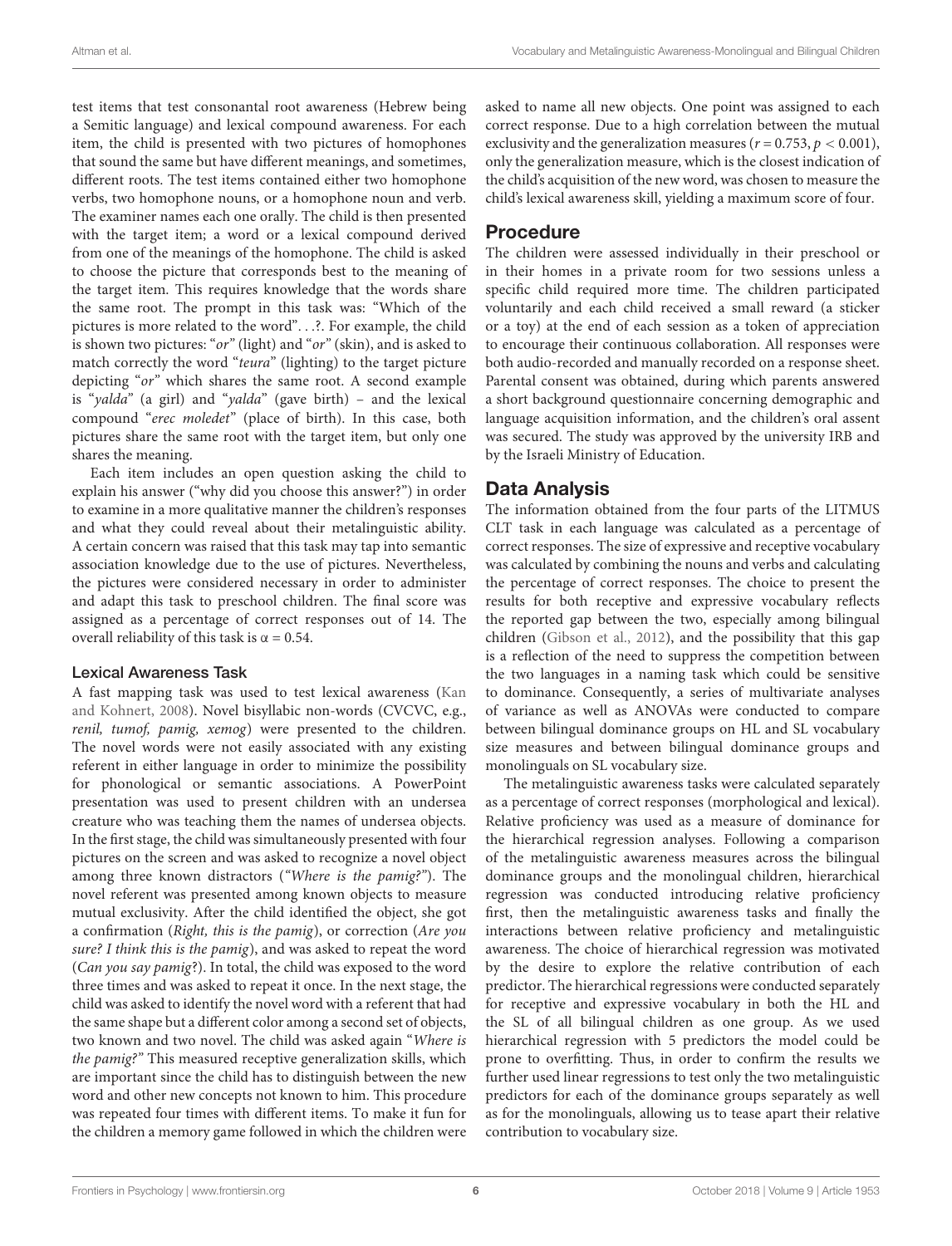# **RESULTS**

# Vocabulary Measures

In order to explore whether vocabulary size is different in the two dominance groups, descriptive results on both receptive and expressive abilities of children on verbs and nouns in their HL (Russian) and SL (Hebrew) are presented. **[Table 2](#page-6-0)** presents a comparison of the HL-dominant bilingual children to the SL-dominant bilingual children. Monolingual data is presented for SL only. **[Figures 1](#page-6-1)**, **[2](#page-7-0)** present the group differences in HL and SL, respectively.

**[Table 2](#page-6-0)** shows that vocabulary size mirrors the dominance level of the two groups. The children's performance was better in the language in which they were dominant in terms of both receptive and expressive vocabulary.

For HL-Russian, a one-way MANOVA, with nouns and verbs receptive and expressive vocabulary scores in Russian as dependent variables, and language groups (SL-dominant vs. HL-dominant bilinguals) as an independent variable, was conducted. A significant multivariate effect was found for Language groups,  $F(4,31) = 17.47$ ,  $p < 0.05$ ; Wilks'  $\lambda = 0.3$ ,  $\eta^2$  = 0.69, such that HL-dominant bilinguals outperformed

<span id="page-6-1"></span><span id="page-6-0"></span>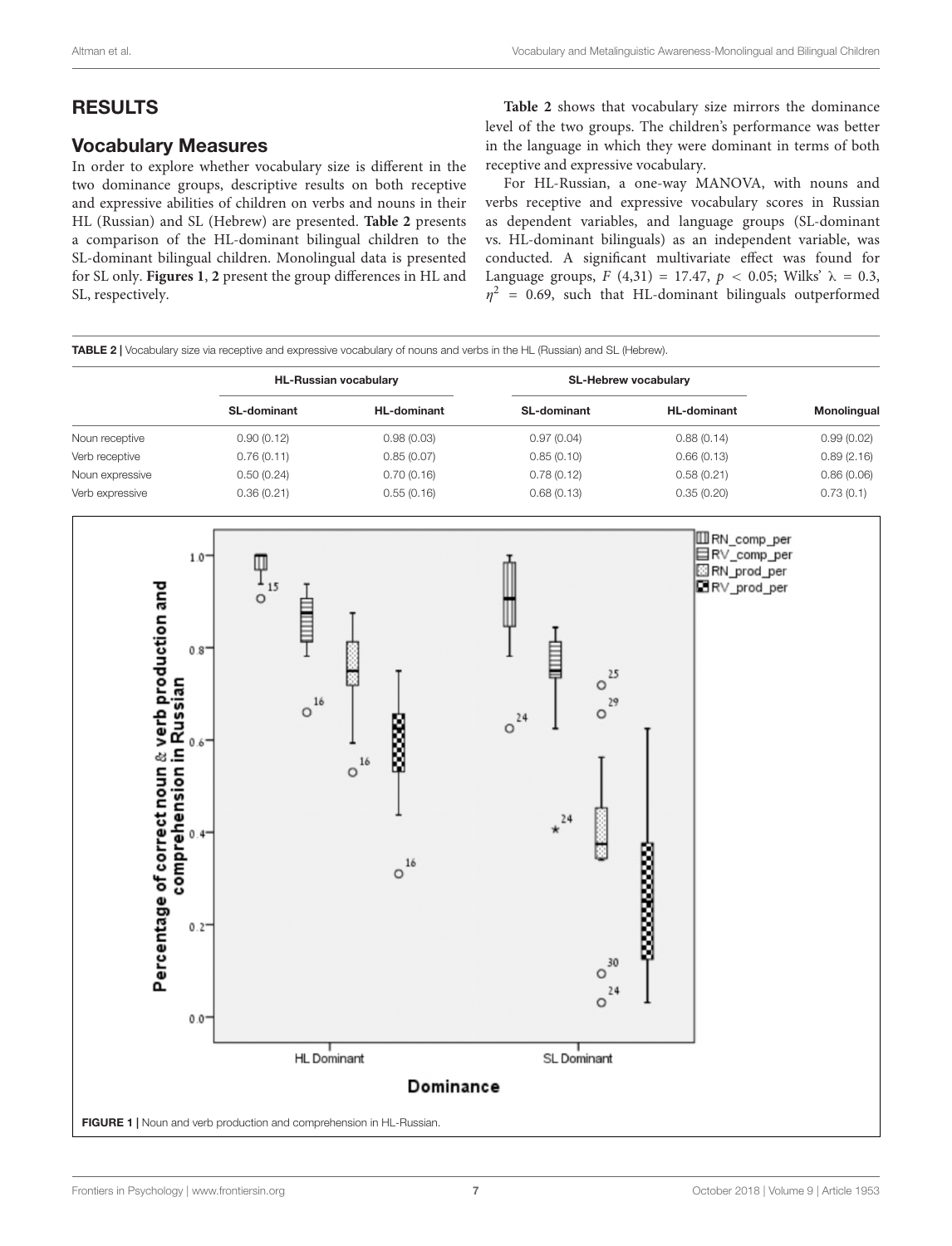

<span id="page-7-0"></span>SL-dominant bilinguals in receptive and expressive vocabulary in Russian (HL). Moreover, univariate testing indicated significant differences between the two language groups in each of the LITMUS CLT tasks: In the noun receptive task,  $F(1,34) = 12.76$ ,  $p < 0.01$ ,  $\eta^2 = 0.27$ ; in the verb receptive task,  $F(1,34) = 15.21$ ,  $p < 0.001$ ,  $\eta^2 = 0.31$ ; in noun expression,  $F(1,34) = 64.48$ ,  $p < 0.001$ ,  $\eta^2 = 0.65$ ; and in verb expression,  $F(1,34) = 42.48$ ,  $p < 0.001$ ,  $\eta^2 = 0.55$ . That is, there were significant differences between the two groups on all four vocabulary measures, with HL-dominant bilinguals outperforming SL-dominant bilinguals in receptive and expressive nouns and verbs in HL/Russian, as can be seen in **[Figure 1](#page-6-1)**.

Likewise, for SL-Hebrew, an initial two-way MANOVA was conducted, with nouns and verbs receptive and expressive scores as dependent variables and language group (monolingual, SL-dominant, HL-dominant) as independent variables. Significant multivariate effect for language group,  $F (8,124) = 10.37, p < 0.001$ : Wilks'  $\lambda = 0.36, \eta^2 = 0.4$ . A follow-up Bonferroni analysis showed that the average test score of monolinguals and dominant SL bilinguals was statistically higher than that of HL-dominant bilinguals in all four categories ( $p < 0.001$ ). There were no significant

differences between the monolinguals and the SL-dominant bilinguals. Moreover, univariate testing indicated significant differences between the two language groups in each of the LITMUS CLT tasks in Hebrew (SL): In the noun comprehension,  $F(1,34) = 7.11$ ,  $p < 0.05$ ,  $\eta^2 = 0.17$ ; in verbs comprehension,  $F(1,34) = 20.94$ ,  $p < 0.001$ ,  $\eta^2 = 0.38$ ; in nouns expression,  $F(1,34) = 11.53$ ,  $p < 0.01$ ,  $\eta^2 = 0.25$ ; and in verbs expression,  $F(1,34) = 32.52, p < 0.001, \eta^2 = 0.49$ . That is, there were significant differences between the two groups on all four vocabulary measures, with SL-dominant bilinguals outperforming HL-dominant bilinguals in receptive and expressive nouns and verbs in SL/Hebrew, as can be seen in **[Figure 2](#page-7-0)**. Finally, there was a gradual pattern in all groups where the highest scores were found in noun receptive vocabulary followed by verb receptive vocabulary and only then did the expressive vocabulary follow with children performing higher on noun expressive vocabulary than on verb expressive vocabulary.

### Metalinguistic Awareness Measures

Metalinguistic awareness was measured in Hebrew. Descriptive results comparing the three groups' performances in the two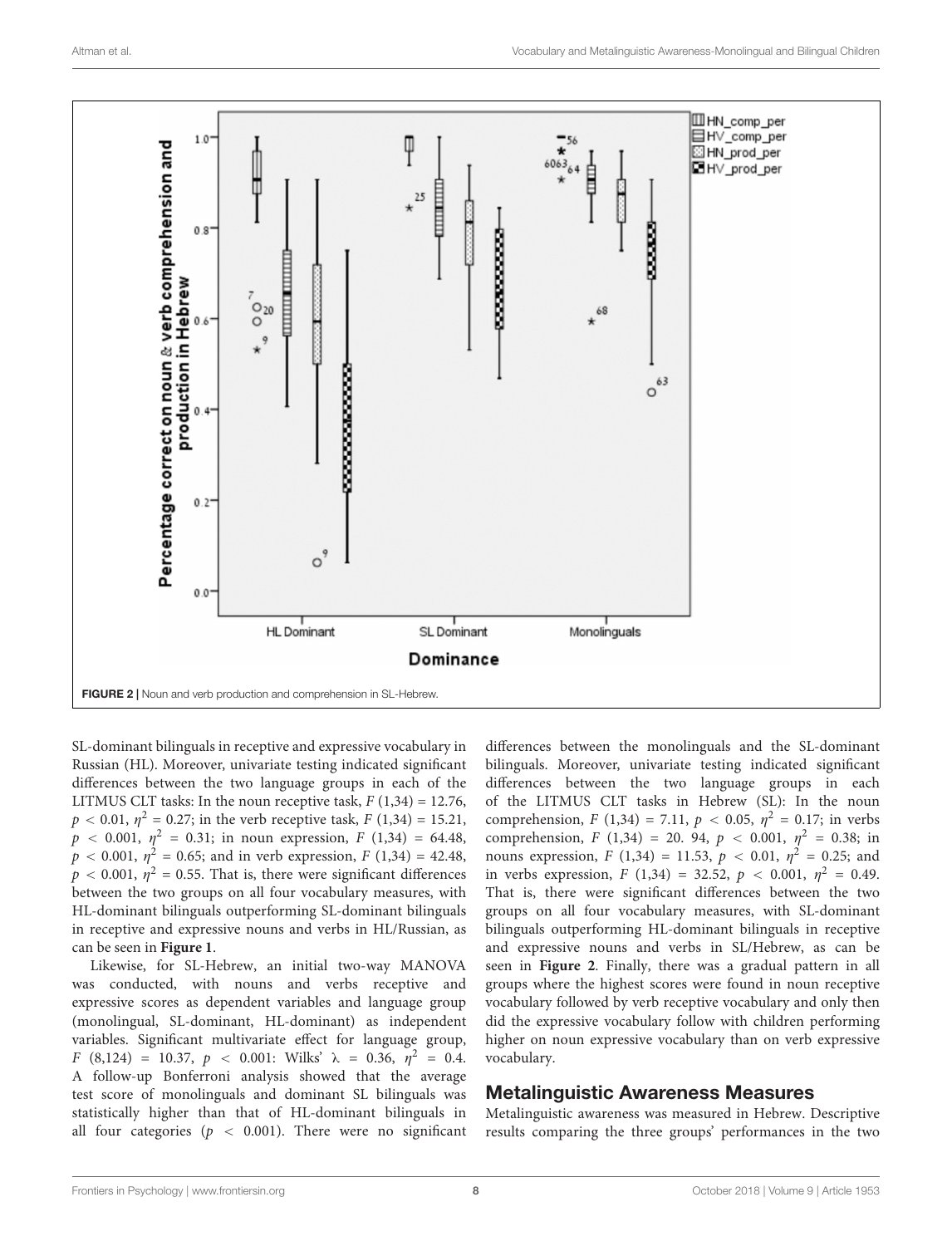<span id="page-8-0"></span>

| Metalinguistic<br>awareness | <b>HL-dominant</b> | <b>SL-dominant</b> | <b>Monolinguals</b> |
|-----------------------------|--------------------|--------------------|---------------------|
| Morphological               | 0.62(0.11)         | 0.71(0.13)         | $0.72* (0.15)$      |
| Lexical                     | 0.68(29)           | 0.77(0.29)         | 0.75(0.21)          |

<sup>∗</sup>p < 0.05 for the difference between HL-dominant bilinguals and monolinguals.

metalinguistic awareness tasks (morphological and lexical) are presented in **[Table 3](#page-8-0)**.

In order to examine whether there were differences between the three groups in the two metalinguistic awareness tasks, a one-way ANOVA was conducted. Significant differences were revealed in the morphological awareness task  $F(2,65) = 3.74$ ,  $p \sim 0.05$ . A *post hoc* Bonferroni analysis revealed that monolinguals outperformed HL-dominant bilinguals ( $p < 0.05$ ), with no significant differences between monolinguals and SL-dominant bilinguals or between HL-dominant and SLdominant bilinguals. No Univariate effect was found for language groups in the lexical awareness task,  $F(2,64) = 0.70$ ,  $p > 0.05$ .

### Metalinguistic Awareness and Vocabulary Size

The major aim of the paper was to explore the relative contribution of dominance measured by relative proficiency, lexical and morphological metalinguistic awareness and the interaction between dominance and metalinguistic awareness in the SL-Hebrew to receptive and expressive vocabulary size in Hebrew in comparison to Russian. A hierarchical regression analysis was conducted with all five predictors, introducing relative proficiency first, followed by the metalinguistic awareness measures, and finally the interaction between relative proficiency and metalinguistic awareness.

# SL-Hebrew Receptive Vocabulary

**[Table 4](#page-8-1)** presents a summary of the hierarchical regression analysis for variables predicting receptive lexicon in SL-Hebrew.

The hierarchical regression analysis shows that relative proficiency alone (Model 1) significantly predicted the size of

TABLE 4 | Summary of hierarchical regression analysis for variables predicting receptive vocabulary size (N = 35).

receptive vocabulary  $[6 = 0.666, t(34) = 5.134, p < 0.001]$ . Model 1 explained 42% of the variance in the size of receptive vocabulary  $[F (1,33) = 26.363, p < 0.001]$ . When metalinguistic awareness measures are added in Model 2, the model significantly predicted the size of receptive vocabulary  $[ $\beta$  = 0.604, t(33) = 4.293,$  $p \le 0.001$  for relative proficiency,  $\beta = 0.306, t(33) = 2.458$ ,  $p = 0.02$  for lexical metalinguistic awareness], explaining together 49.7% of the variance  $[F (3,31) = 11.879, p < 0.001]$ . Morphological metalinguistic awareness made no significant contribution. When the interactions are added in Model 3, the new model significantly predicted the size of receptive vocabulary  $[6] = 2.209$ ,  $t(32) = 3.084$ ,  $p = 0.004$  for relative proficiency,  $\beta = 0.376$ ,  $t(32) = 3.349$ ,  $p = 0.002$  for lexical metalinguistic awareness, and  $\beta = -1.290, t(32) = -3.273,$  $p = 0.003$  for the interaction between relative proficiency and lexical metalinguistic awareness], explaining together 60.3% of the variance  $[F (5,29) = 11.348, p < 0.001]$ . Model 3 suggests that while relative proficiency and lexical metalinguistic awareness are positively related to the size of receptive vocabulary, the interaction between them is negatively related to the size of receptive vocabulary. Morphological metalinguistic awareness and the interaction between relative proficiency and morphological awareness have no significant contribution.

Due to the small number of bilingual participants, the hierarchical regression used above with five predictors is prone to overfitting. Therefore, we further conducted a linear regression for each dominance group in which only the two metalinguistic awareness measures were introduced as predictors. A similar linear regression was conducted for the monolingual group to provide a baseline for comparison. **[Table 5](#page-9-0)** presents a summary of a linear regression analysis for the two variables predicting receptive vocabulary size for HL-dominant and SL-dominant bilinguals as well as monolinguals.

The linear regression showed that for HL-dominant bilinguals lexical metalinguistic awareness significantly predicted the size of receptive vocabulary  $[6 = 0.658, t(20) = 3.623, p = 0.002]$ , while morphological metalinguistic awareness does not contribute. Lexical metalinguistic awareness explained 37.2% of the variance in the size of receptive vocabulary  $[F (2,18) = 6.928, p = 0.006]$ . For the SL-dominant group and the monolingual group, no predictors were found to contribute.

<span id="page-8-1"></span>

| Variable                | <b>IADLE 4</b>   Surfirmary of Hierarchical regression analysis for variables predicting receptive vocabulary size (iv = 30).<br>Model 1 |            |            | Model 2 |                 |            | Model 3  |            |            |
|-------------------------|------------------------------------------------------------------------------------------------------------------------------------------|------------|------------|---------|-----------------|------------|----------|------------|------------|
|                         | в                                                                                                                                        | <b>SEB</b> | ß          | B       | SE <sub>B</sub> | ß          | В        | <b>SEB</b> | ß          |
| RelProf                 | 0.024                                                                                                                                    | 0.005      | $0.666***$ | 0.024   | 0.005           | $0.604***$ | 0.081    | 0.026      | $2.209**$  |
| LexM                    |                                                                                                                                          |            |            | 0.128   | 0.052           | $0.306*$   | 0.158    | 0.047      | $0.376**$  |
| MorphM                  |                                                                                                                                          |            |            | 0.044   | 0.136           | 0.045      | 0.099    | 0.125      | 0.101      |
| $Re$ Prof $\times$ LexM |                                                                                                                                          |            |            |         |                 |            | $-0.059$ | 0.018      | $-1.290**$ |
| $RelProt \times MorphM$ |                                                                                                                                          |            |            |         |                 |            | $-0.022$ | 0.032      | $-0.409$   |
| $R^2$                   |                                                                                                                                          | 0.444      |            |         | 0.535           |            |          | 0.662      |            |
| F                       |                                                                                                                                          | 26.363***  |            |         | 11.879***       |            |          | 11.348***  |            |

RelProf, Relative proficiency; LexM, Lexical metalinguistic awareness; MorphM, Morphological metalinguistic awareness. \*p < 0.05, \*\*p < 0.01, \*\*\*p < 0.001. One child was excluded from the analysis since he was missing lexical awareness scores.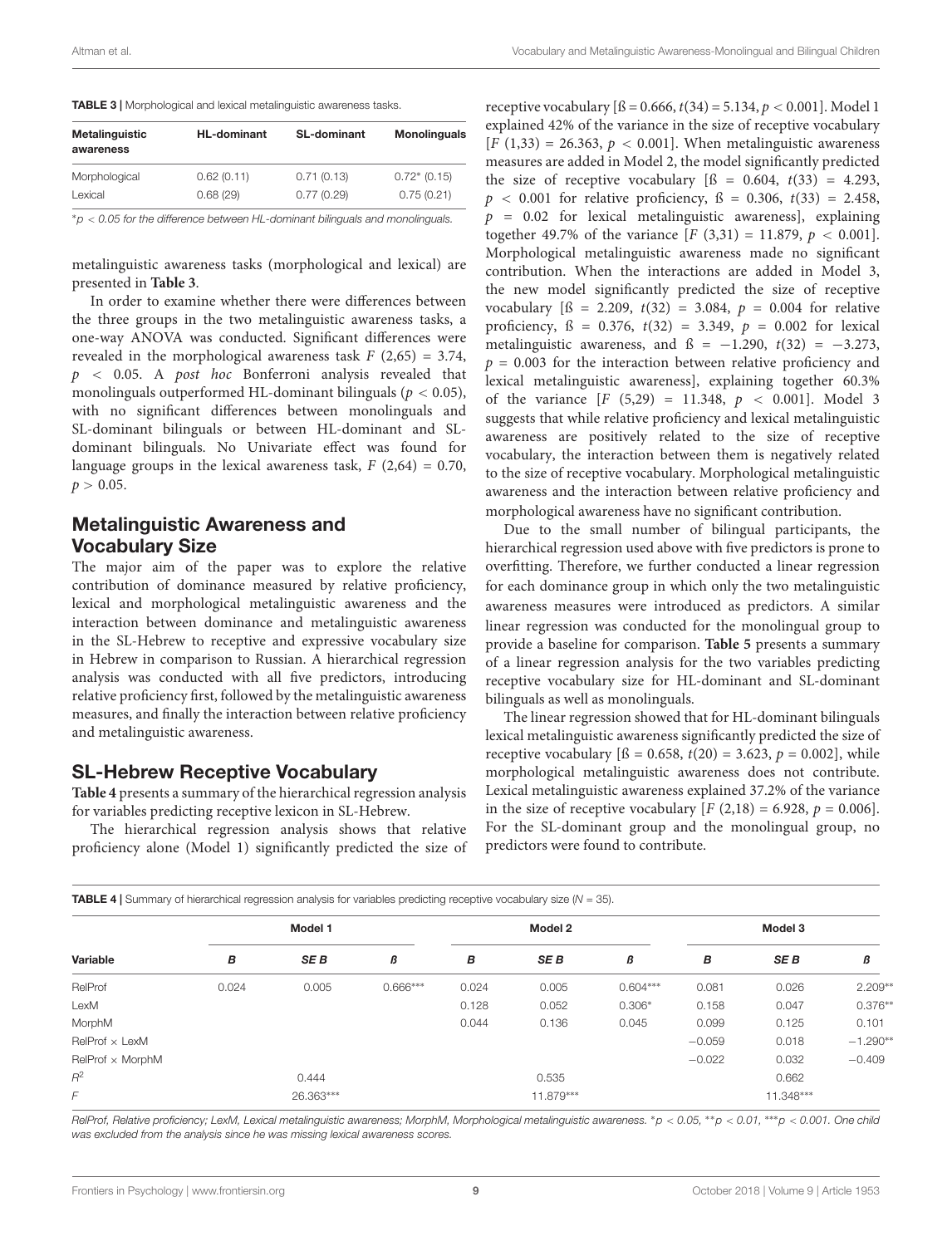<span id="page-9-0"></span>TABLE 5 | Summary of linear regression analyses for variables predicting receptive vocabulary size for HL-dominant, SL-dominant bilinguals, and monolinguals.

| Variable | HL-Dominant $N = 21$ |            |           |          | SL-Dominant $[N = 14]$ |          | Monolinguals $[N = 32]$ |            |       |
|----------|----------------------|------------|-----------|----------|------------------------|----------|-------------------------|------------|-------|
|          | B                    | <b>SEB</b> | ß         | В        | <b>SEB</b>             | ß        | в                       | <b>SEB</b> | ß     |
| LexM     | 0.270                | 0.074      | $0.658**$ | $-0.061$ | 0.052                  | $-0.322$ | 0.017                   | 0.032      | 0.100 |
| MorphM   | 0.314                | 0.192      | 0.296     | 0.112    | 0.117                  | 0.267    | 0.063                   | 0.045      | 0.252 |
| $R^2$    |                      | 0.435      |           |          | 0.161                  |          |                         | 0.083      |       |
| F        |                      | $6.928**$  |           |          | .057                   |          |                         | 1.306      |       |

LexM, Lexical metalinguistic awareness; MorphM, Morphological metalinguistic awareness. \*p < 0.05, \*\*p < 0.01, \*\*\*p < 0.001. One child was excluded from the analysis since he was missing lexical awareness scores.

<span id="page-9-1"></span>**TABLE 6** | Summary of hierarchical regression analysis for variables predicting expressive vocabulary size  $(N = 35)$ .

| Variable                  | Model 1 |            |            | Model 2 |            |            | Model 3  |            |           |
|---------------------------|---------|------------|------------|---------|------------|------------|----------|------------|-----------|
|                           | В       | <b>SEB</b> | ß          | в       | <b>SEB</b> | ß          | В        | <b>SEB</b> | ß         |
| RelProf                   | 0.047   | 0.008      | $0.723***$ | 0.040   | 0.008      | $0.617***$ | 0.123    | 0.043      | 1.905**   |
| LexM                      |         |            |            | 0.257   | 0.081      | $0.347**$  | 0.296    | 0.078      | $0.399**$ |
| MorphM                    |         |            |            | 0.216   | 0.219      | 0.126      | 0.304    | 0.207      | 0.177     |
| RelProf x LexM            |         |            |            |         |            |            | $-0.069$ | 0.030      | $-855*$   |
| $Re$ Prof $\times$ MorphM |         |            |            |         |            |            | $-0.047$ | 0.052      | $-0.507$  |
| $R^2$                     |         | 0.522      |            |         | 0.644      |            |          | 0.704      |           |
| F                         |         | 36.081***  |            |         |            | 18.717***  |          | 13.823 *** |           |

RelProf, Relative proficiency; LexM, Lexical metalinguistic awareness; MorphM, Morphological metalinguistic awareness.\*p < 0.05, \*\*p < 0.01, \*\*\*p < 0.001.

### SL-Hebrew Expressive Vocabulary

Similar results were observed for the expressive vocabulary. **[Table 6](#page-9-1)** presents a summary of the hierarchical regression analysis for variables predicting the expressive vocabulary in SL-Hebrew.

The hierarchical regression analysis shows that relative proficiency alone (Model 1) significantly predicted the size of the expressive vocabulary  $[6 = 0.723, t(34) = 6.007, p < 0.001]$ . Model 1 explained 50.8% of the variance in the size of the expressive vocabulary  $[F(1,33) = 36.081, p < 0.001]$ . When metalinguistic awareness measures are added in Model 2, the model significantly predicted the size of the expressive vocabulary  $[**ß** = 0.617,$  $t(33) = 5.015, p < 0.001$  for relative proficiency,  $\beta = 0.347$ ,  $t(33) = 3.189$ ,  $p = 0.003$  for lexical metalinguistic awareness], explaining together 61% of the variance  $[F (3,31) = 18.717,$  $p < 0.001$ ]. Morphological metalinguistic awareness made no significant contribution. When the interactions are added in Model 3, the new model significantly predicted the size of the expressive vocabulary  $\begin{bmatrix} 6 = 1.905, t(32) = 2.846, \end{bmatrix}$  $p = 0.008$  for relative proficiency,  $\beta = 0.399, t(32) = 3.802$ ,  $p = 0.001$  for lexical metalinguistic awareness, and  $\beta = -0.855$ ,  $t(32) = -2.321$ ,  $p = 0.028$  for the interaction between relative proficiency and lexical metalinguistic awareness], explaining together 65.3% of the variance  $[F (5,29) = 13.823, p < 0.001]$ . Model 3 suggests that while relative proficiency and lexical metalinguistic awareness are positively related to the size of expressive vocabulary, the interaction between them is negatively related to the size of expressive vocabulary. Morphological metalinguistic awareness and the interaction between relative proficiency and morphological awareness have no significant contribution.

Due to the small number of bilingual participants, the regressions used above with five predictors is prone to overfitting. Therefore, we further conducted a simple linear regression for each dominance group in which only the two metalinguistic awareness measures were introduced as predictors. A similar linear repression was conducted for the monolingual group to provide a baseline for comparison. **[Table 7](#page-10-0)** presents a summary of the simple regression analyses for the two variables predicting expressive vocabulary size for HL-dominant and SL-dominant bilinguals as well as monolinguals.

The linear regression showed that for HL-dominant bilinguals both lexical metalinguistic awareness and morphological metalinguistic awareness significantly predicted the size of expressive vocabulary  $\left[ \beta = 0.596, t(20) = 3.216, p = 0.005 \right]$ and  $\beta = 0.401$ ,  $t(20) = 2.162$ ,  $p = 0.044$ , respectively]. The model explained 34.6% of the variance in the size of expressive vocabulary  $[F (2,18) = 6.285, p = 0.009]$ . For the SL-dominant group and the monolingual group, no predictors were found to contribute.

# Comparing SL-Hebrew Receptive and Expressive Vocabulary

The similarity in the impact of lexical metalinguistic awareness on receptive and expressive vocabulary size is further demonstrated in the scatter plots in **[Figure 3](#page-10-1)**.

# HL-Russian Receptive and Expressive **Vocabulary**

The contribution of lexical metalinguistic awareness to vocabulary size in SL-Hebrew is in sharp contrast to the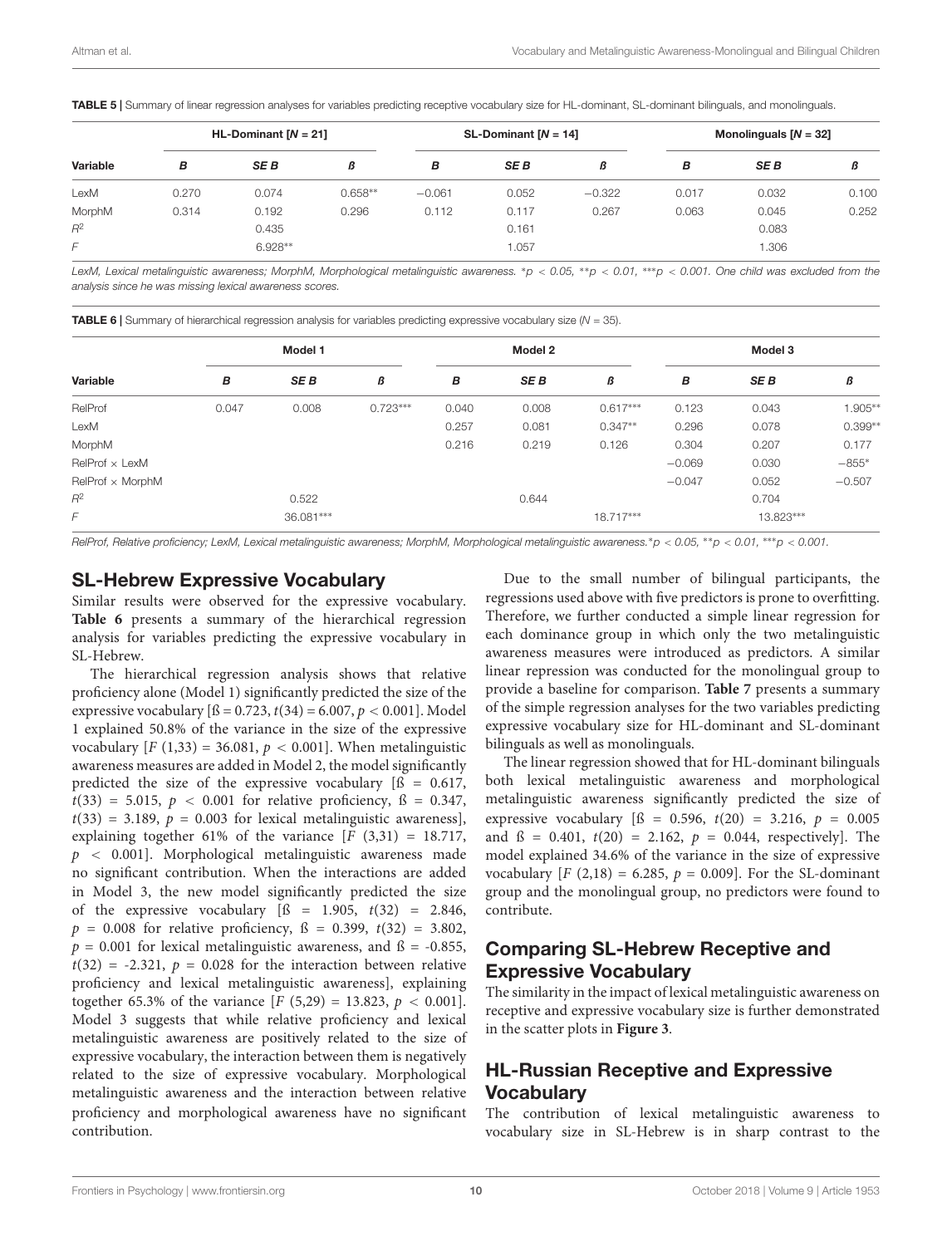<span id="page-10-0"></span>TABLE 7 | Summary of linear regression analyses for variables predicting expressive vocabulary size for HL-dominant, SL-dominant bilinguals, and monolinguals.

| Variable | HL-Dominant $N = 21$ ] |            |           | SL-Dominant $[N = 14]$ |            |       | Monolinguals $[N = 32]$ |            |          |
|----------|------------------------|------------|-----------|------------------------|------------|-------|-------------------------|------------|----------|
|          | в                      | <b>SEB</b> | ß         | в                      | <b>SEB</b> | ß     | в                       | <b>SEB</b> | ß        |
| LexM     | 0.402                  | 0.125      | $0.596**$ | 0.087                  | 0.099      | 0.245 | $-0.007$                | 0.063      | $-0.021$ |
| MorphM   | 0.699                  | 0.323      | $0.401*$  | 0.233                  | 0.220      | 0.293 | 0.055                   | 0.091      | 0.114    |
| $R^2$    |                        | 0.411      |           |                        | 0.157      |       |                         | 0.013      |          |
| F        |                        | $6.285**$  |           |                        | .028       |       |                         | 0.185      |          |

LexM, Lexical metalinguistic awareness; MorphM, morphological metalinguistic awareness. <sup>∗</sup>p < 0.05, ∗∗p < 0.01, ∗∗∗p < 0.001.



<span id="page-10-1"></span>findings for HL-Russian vocabulary size. Similar regression analyses conducted with HL-Russian receptive and expressive vocabulary size as the dependent variables, showed that only relative proficiency (which is positive for SL-dominant and negative for HL-dominant, by definition) negatively predicted vocabulary size in HL-Russian. Dominance measured by relative proficiency was the only predictor, explaining over 50% of the variance in receptive vocabulary, and over 70% of the variance in the expressive vocabulary. The metalinguistic awareness measures and the interactions were introduced in models 2 and 3, respectively, and had insignificant contribution.

### **DISCUSSION**

The present study explored the possible connections between vocabulary size and different metalinguistic awareness abilities among bilingual children of different dominance groups and monolingual children with TLD. The first hypothesis that dominance, measured by relative proficiency, will impact vocabulary size in both languages was confirmed. Dominance groups differed in terms of vocabulary size. As expected, HL-dominant bilinguals outperformed SL-dominant bilinguals on SL-Russian receptive vocabulary. By contrast, SL-dominant bilinguals and monolinguals outperformed HL-dominant bilinguals on receptive and expressive vocabulary size in SL-Hebrew. For metalinguistic awareness, no difference was

found among the groups with one exception: monolinguals outperformed HL-dominant bilinguals on the morphological awareness tasks. When focusing on the different dominance groups, the linear regression showed that metalinguistic awareness abilities predicted vocabulary size only for the HL-dominant group, confirming the second hypothesis. Morphological metalinguistic awareness predicted vocabulary size only for expressive vocabulary among the HL-dominant group refuting the third hypothesis. The hierarchical regression analyses showed, that dominance, as well as lexical metalinguistic awareness and the interaction between the two, predicted receptive and expressive vocabulary size. Morphological metalinguistic awareness did not predict vocabulary size. This confirms the fourth hypothesis. Finally, no effect of metalinguistic awareness on HL, Russian vocabulary size, was observed for either group.

### Receptive and Expressive Vocabulary

The results of the LITMUS CLT vocabulary task are in line with previous findings (e.g., [Bialystok et al.,](#page-13-0) [2010\)](#page-13-0), with dominant HL bilinguals lagging behind their age-matched dominant SL and monolingual peers on all four vocabulary measures in SL (Hebrew), but outperforming their SL-dominant peers on all four vocabulary measures in HL (Russian). The lack of differences between monolinguals and SL-dominant bilinguals in vocabulary size is not surprising, considering the relative exposure to SL of the SL-dominant group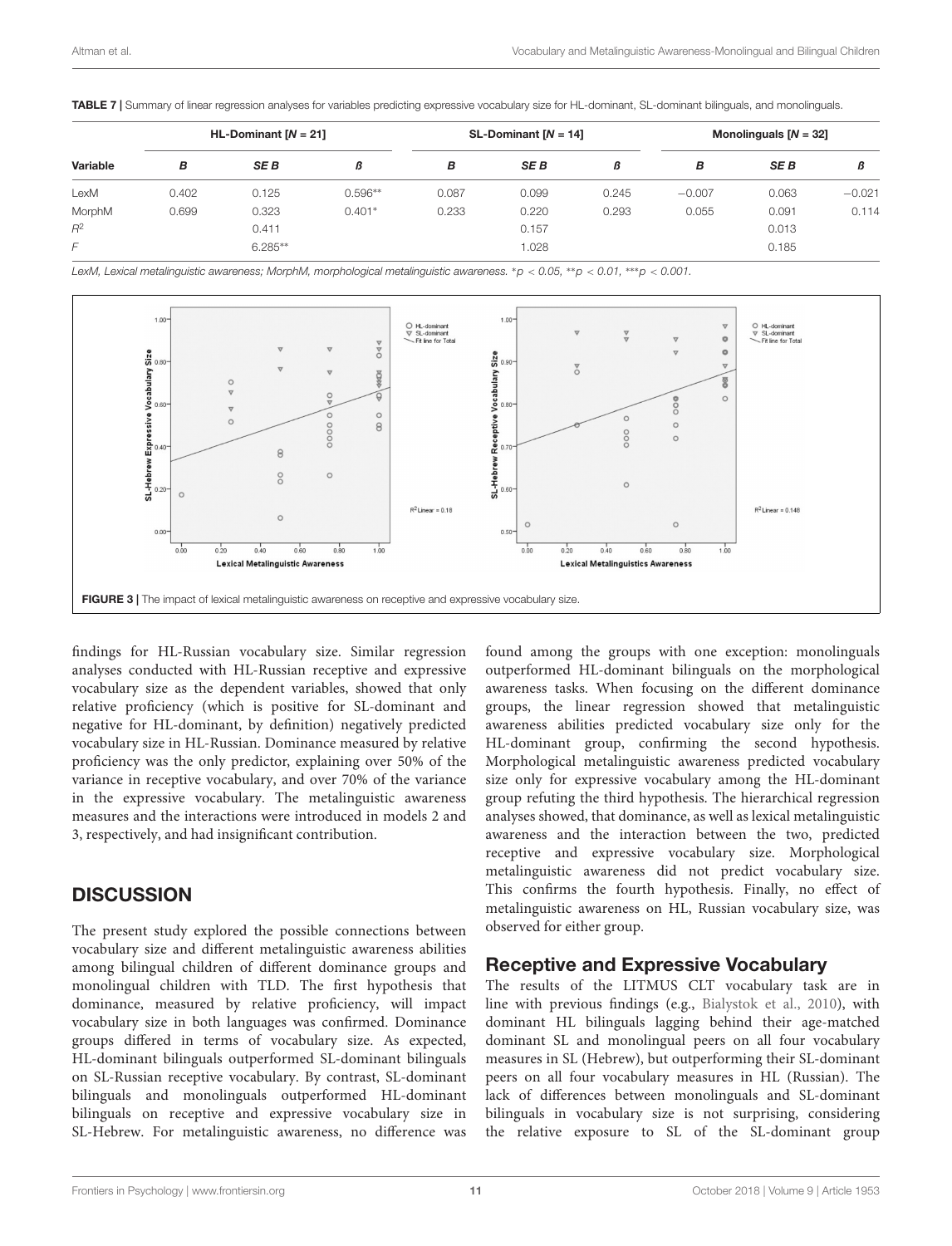$(M = 54$  months), most of whom are simultaneous bilinguals. The regression analysis further showed that dominance measured by relative proficiency was the best predictor of receptive vocabulary among bilingual children confirming the first hypothesis.

Moreover, all children in this study had more difficulty with the expressive tasks than with the receptive tasks, as is consistent with previous literature (e.g., [Gibson et al.,](#page-14-2) [2012\)](#page-14-2), with a bigger gap between receptive and expressive vocabulary size in SL-Hebrew for the bilingual groups (especially amongst HL-dominant) as opposed to the monolingual group. The expected receptive-expressive gap reflects the difference between the two processes. Receptive vocabulary that taps into lexical knowledge is less sensitive to language dominance than expressive vocabulary, that taps on lexical knowledge and its retrieval. This reflects the impact of dominance on more demanding processes (expression). The gap is consistently smaller in the dominant language (Russian in the HL-dominant bilinguals and SL-Hebrew in the SL-dominant bilinguals) than in the weaker language. Moreover, SL-dominant bilinguals perform like monolinguals. The sensitivity of lexical access to dominance suggests that the competition between the two linguistic representations of each concept is influenced by the relative proficiency in each language. While the receptive vocabulary is similar, the smaller gap in the dominant language suggests that linguistic representation in this language is more readily available in lexical access.

# Metalinguistic-Awareness Abilities

Children demonstrate metalinguistic awareness in later stages of language development, around the age of 5–6, after gradually mastering the structure of the language, accumulating vocabulary, and developing efficient access to words and concepts [\(Duncan et al.,](#page-14-11) [2009\)](#page-14-11). The present study shows no differences between the three groups of 6-year-olds in terms of metalinguistic awareness, except for one instance where monolinguals did significantly better than HL- dominant bilinguals on a morphological awareness task. Russian and Hebrew have very distinct morphological features, especially in word formation. Russian word formation highly relies on concatenative morphology [\(Shevelov,](#page-15-16) [1957\)](#page-15-16), while Hebrew word formation mostly uses non-concatenative morphology [\(Berman](#page-13-19) [and Bolozky,](#page-13-19) [1978;](#page-13-19) [Aronoff,](#page-13-20) [1994\)](#page-13-20). Previous studies suggested that morphological awareness requires high proficiency in a given language [\(Bialystok and Barac,](#page-13-14) [2012\)](#page-13-14); thus, morphological awareness in SL-Hebrew requires high proficiency in SL-Hebrew. The finding that monolinguals outperformed the HL-dominant bilinguals on the morphological awareness task is in line with this assumption.

As the morphological task in this study depended on knowledge of SL-Hebrew derivational morphology, and knowledge of Hebrew derivational morphology requires, in turn, extensive knowledge of vocabulary, the limited Hebrew vocabulary size of HL-dominant children can be responsible for the gap in morphological metalinguistic awareness. A possible support for this explanation comes from the performance of the SL-dominant bilinguals. The SL-dominant bilinguals often

patterned with the monolinguals showing a significant difference from HL-dominant bilinguals. By contrast, for morphological awareness, they showed no significant differences from monolinguals as well as HL-dominant bilinguals, performing in between the two groups.

An explanation of the relatively limited morphological awareness abilities of HL-bilinguals could be their relatively low length of exposure to the SL, a variable that has great impact on language proficiency for bilingual children (e.g., [Chondrogianni](#page-14-40) [and Marinis,](#page-14-40) [2011\)](#page-14-40). It is possible that HL-dominant bilinguals, who are often sequential bilinguals, did not have sufficient exposure (12–34 months) to their SL (Hebrew) in order to develop high morphological awareness in this language. Yet, the absence of a significant difference from the SL-dominant group that has longer exposure undermines this explanation. A definite conclusion on this is hampered by the small sample of children in the SL-dominant bilingual group ( $N = 15$ ) and the considerable variance in the length of exposure of the group  $(M = 54, SD = 28.66)$ , which might have resulted in the lack of statistical differences between SL-dominant bilinguals and the other two groups.

Finally, the lack of difference between the groups in lexical awareness might have to do with the task selected for the present study. Lexical awareness was assessed through a fast mapping task. Fast mapping requires children of the age tested to consult their vocabulary when encountering a new word in order to meet the requirement of assigning a novel label to a novel object on the one hand and abide by conventionality on the other. Fast mapping resembles the situation often encountered in language learning by monolinguals (mapping a novel word form to a novel object). In bilingual language learning, the novel word in the SL is mapped onto a known object with a known label in the HL and does not follow mutual exclusivity. The lack of difference between the groups suggests that bilingual experience does not impact fast mapping as a measure of lexical metalinguistic awareness.

# The Relation Between Vocabulary Size and Metalinguistic Awareness

Better metalinguistic skills are expected to positively impact the acquisition of the SL. Hierarchical regression analyses tested the impact of dominance, measured by relative proficiency, lexical metalinguistic awareness, morphological metalinguistic awareness and the interaction of the two with dominance on the size of receptive and expressive vocabulary in both the HL and the SL. These analyses showed that beyond the significant impact of dominance, lexical metalinguistic awareness, but not morphological awareness, influenced vocabulary size. Despite the gap between receptive and expressive vocabulary, the impact of metalinguistic awareness was similar in the two modalities. The contribution of lexical metalinguistic awareness to vocabulary size among bilingual children suggests that bilinguals, like monolinguals, rely on fast mapping in expanding their vocabulary size. More specifically, the principles that are operative beyond early childhood for consciously monitoring the learning of novel words [\(Ramachandra et al.,](#page-15-14) [2010\)](#page-15-14) were found to be related to expanding the lexicon in the SL. The awareness of constraints on mapping novel names to nameless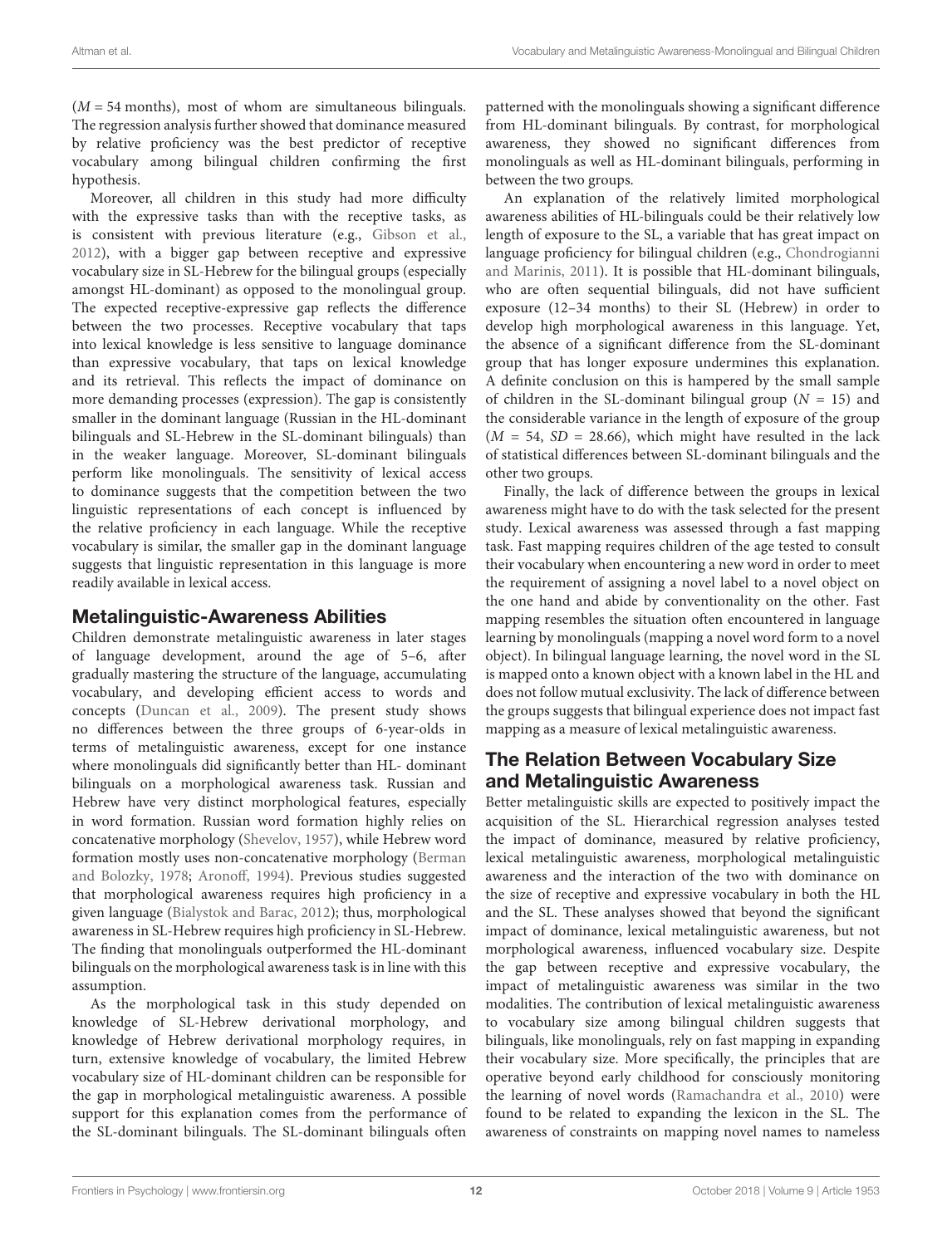objects to meet mutual exclusivity, seems to help in mapping novel words in the SL to objects, even if they already have a name in the HL. Likewise, the consideration of the use of conventional names for referents, seems to not block the process of mapping a novel name in one language to familiar objects that already have a conventional name in the other. This suggests that the utilization of the principles of fast mapping is sensitive to the language that is acquired. Having a label for an object in one language does not interfere with acquiring a new label in the other.

Our findings even suggest that experience with fast mapping, which is language neutral, helps in increasing the size of the lexicon. Morphological awareness, by contrast, was found to make little contribution, especially when the interaction between dominance and metalinguistic awareness was considered in the equation. These findings suggest that the language specific nature of morphological awareness tasks makes it impossible to rely on experience in one language in learning new words in the other.

Moreover, the significant contribution of lexical metalinguistic awareness to vocabulary size was limited to the SL-Hebrew, and was not observed in the HL-Russian. Experience with fast mapping, which is language neutral, seems to be transferred from the HL to the SL and helps in increasing the vocabulary size in the SL only. This asymmetry reflects the different phase each group is in for vocabulary acquisition in the two languages. A large number of the bilinguals in this study had a smaller vocabulary size in SL-Hebrew compared to HL-Russian. This suggests that they need to learn new vocabulary items at a more rapid speed in SL-Hebrew than in the HL-Russian. In such a case, better fast mapping skills can become useful.

This latter proposal is supported by the findings of the linear regression that lexical awareness was found to influence SL vocabulary size only in the HL-dominant group. While higher relative proficiency and greater lexical metalinguistic awareness was related to greater receptive and expressive vocabulary in SL-Hebrew, there was also an interaction between proficiency and lexical awareness. This interaction showed that the relationship between lexical awareness and vocabulary size was stronger for participants with lower proficiency. This supports the assumption that better lexical awareness, and in particular better fast mapping skills, predicts growth in vocabulary size, in different ways for different relative proficiency levels. In particular, this confirmed our second hypothesis that fast mapping which is important to lexical growth will show a stronger relation to vocabulary size at earlier stages in acquisition, that is, in the less dominant language.

These results were further confirmed by the linear regression conducted when focusing on each dominance group separately. For the different dominance groups, the regression analyses revealed that children rely on this metalinguistic ability if the SL is their less dominant language. The task used for lexical awareness predicts success in acquiring a larger vocabulary among the least proficient group, strengthening the above explanation, and showing the importance of introducing relative proficiency into the equation. The relationship between Hebrew vocabulary size and lexical awareness ability was found only among HL-dominant bilinguals, but not for the other groups. The absence of such a relationship among the SL-dominant bilinguals is reminiscent of [Kan and Kohnert's](#page-14-32) [\(2008\)](#page-14-32) findings. There, they tested the relationship between lexical awareness (via fast mapping) and vocabulary size in both the HL and the SL (English) of sequential bilingual children with TLD, aged 3–5 and found that there were no significant correlations between vocabulary size and fast mapping across the two languages. Our SL-dominant bilingual children seem to be at the same stage of vocabulary acquisition as the children in [Kan and Kohnert's](#page-14-32) [\(2008\)](#page-14-32) study were. As the HL-dominant bilinguals are at the earlier stage of vocabulary acquisition, they still rely on these abilities, while the SL-dominant bilinguals and monolingual children are beyond this phase and therefore present a different profile. In sum, our findings suggest that metalinguistic awareness might have a different effect on vocabulary size at different levels of acquisition, which is consistent with the previous literature that shows different cognitive mechanisms operating at different stages of language acquisition [\(Gathercole et al.,](#page-14-41) [1992;](#page-14-41) [Hu,](#page-14-17) [2008\)](#page-14-17).

Our findings for morphological metalinguistic awareness can also shed light on the question of whether metalinguistic awareness depends on the stage of language acquisition of SL that each group is at. Metalinguistic awareness might be limited by restricted formal linguistic knowledge in a particular language [\(Bialystok et al.,](#page-13-2) [2014\)](#page-13-2) and the stage in which each group is at in their language acquisition of SL. There are reasons to assume that the outcomes of this study, and in particular the negative relation observed among HL-dominant children between morphological awareness and their HL-vocabulary size, are related to their limited exposure to Hebrew morphology used in the relevant metalinguistic tasks. A task that will add measures of metalinguistic abilities in the HL will enable more definite conclusions.

To conclude, this study highlights the importance of considering dominance when studying language abilities and metalinguistic awareness among bilinguals. This is important in order to provide a more accurate account of the impact of bilingualism and better our understanding of the contribution of the relative proficiency in each language in each modality (expressive and receptive) and of metalinguistic awareness to vocabulary growth among bilinguals. A strong similarity was found between SL-dominant and monolingual children in SL vocabulary size while HL-dominant bilinguals lagged behind. By contrast, HL-dominant bilinguals outperformed SL-dominant bilingual on HL vocabulary size. The novelty of this study lies in the finding that the relation between metalinguistic awareness and vocabulary size were different in the two dominance groups. The HL-dominant group presented an earlier phase in the acquisition of the SL, in which vocabulary size in the SL is sensitive to lexical awareness, while vocabulary size in the HL hinders the development of morphological awareness in the SL. HL-dominant bilinguals relied on lexical metalinguistic awareness, measured by fast mapping abilities in expanding their vocabulary size, whereas SL-dominant, like monolinguals, did not. This shows that lexical awareness is important for word learning at more initial stages of vocabulary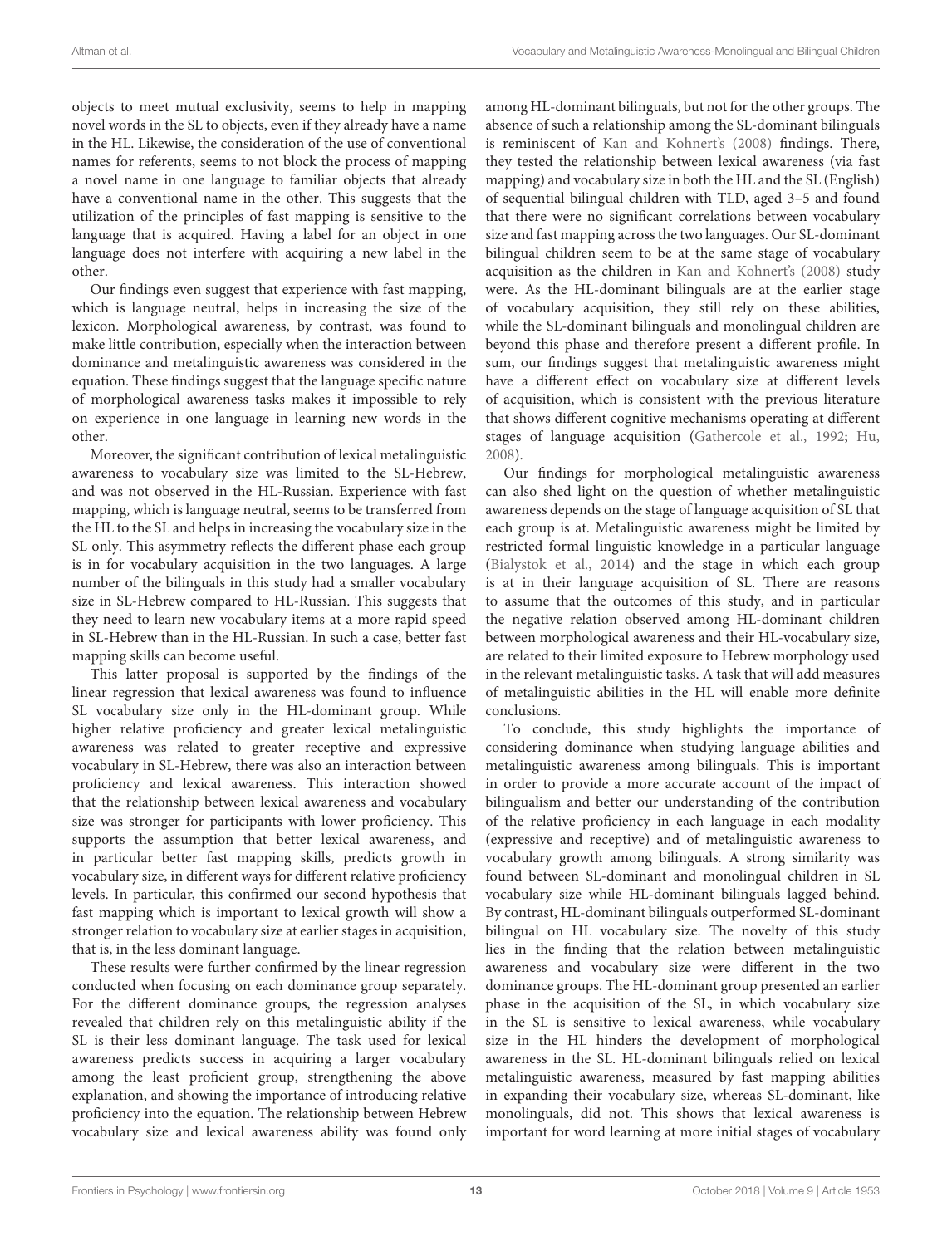acquisition. While many studies show the relevance of length and amount of exposure to vocabulary size, the present study shows that metalinguistic awareness should also be taken into consideration, and might make different contributions in different dominance groups.

### ETHICS STATEMENT

This study was carried out in accordance with the recommendations of ethics guidelines of Bar Ilan University's IRB. The protocol was approved by the Bar Ilan University IRB as well as by the ethics committee at the Ministry of Education in Israel. All parent gave written informed consent and children gave their assent orally in accordance with the Declaration of Helsinki.

# AUTHOR CONTRIBUTIONS

CA, TG, and SA-L were responsible for the conception, analysis, and interpretation of the work. The paper was drafted and revised to include intellectual content by CA, TG, and SA-L. CA is accountable for the integrity and accuracy of the

# **REFERENCES**

- <span id="page-13-5"></span>Adesope, O., Lavin, T., Thompson, T., and Ungerleider, C. (2010). A systematic review and meta-analysis of the cognitive correlates of bilingualism. Review. of Educational. Research,. 80 , 207–245. [doi: 10.3102/003465431036](https://doi.org/10.3102/0034654310368803) [8803](https://doi.org/10.3102/0034654310368803)
- <span id="page-13-17"></span>Altman, C., Armon-Lotem, S., Fichman, S., and Walters, J. (2016). Macrostructure, microstructure and mental state terms in the narratives of English-Hebrewbilingual preschool children with and without SLI. Applied. Psycholinguistics. 37, 165–193. [doi: 10.1017/S0142716415000466](https://doi.org/10.1017/S0142716415000466)
- <span id="page-13-18"></span>Altman, C., Goldstein, T., and Armon-Lotem, S. (2017). Quantitative and qualitative differences in the lexical knowledge of monolingual and bilingual children. Clinical. Linguistics. and Phonetics,. 31 (11-12), 931–954. [doi: 10.1080/](https://doi.org/10.1080/02699206.2017.1312533) [02699206.2017.1312533](https://doi.org/10.1080/02699206.2017.1312533)
- <span id="page-13-16"></span>Armon-Lotem, S. (2014). Between L2 and SLI: inflections and prepositions in the Hebrew of bilingual children with TLD and monolingual children with SLI. J. Child Lang. 41, 3–33. [doi: 10.1017/S0305000912000487](https://doi.org/10.1017/S0305000912000487)
- <span id="page-13-15"></span>Armon-Lotem, S., and Meir, N. (2016). Diagnostic accuracy of repetition tasks for the identification of Specific Language Impairment (SLI) in bilingual children: evidence from Russian and Hebrew. Int.ernational Journal. of Language. and Communication. Disorders.. 51, 715—731 [doi: 10.1111/1460-6984.12242](https://doi.org/10.1111/1460-6984.12242)
- <span id="page-13-1"></span>Armon-Lotem, S. de Jong, J., and Meir, N. (eds). (2015). Assessing Multilingual Children: Disentangling Bilingualism from Language Impairment. Bristol: Multilingual matters.
- <span id="page-13-20"></span>Aronoff, M. (1994). Morphology by Itself: Stems and Inflectional Classes. Cambridge, MA: MIT press.
- <span id="page-13-10"></span>A¸sik, A., Vural, A. S., and Akp*ı*nar, K. D. (2015). Lexical awareness and development through data driven learning: attitudes and beliefs of EFL learners. J. ournal ofEducation. and Training. Studies,. 4(3), 87—96. [doi: 10.11114/jets.](https://doi.org/10.11114/jets.v4i3.1223) [v4i3.1223](https://doi.org/10.11114/jets.v4i3.1223)
- <span id="page-13-12"></span>Behrend, D. A., Scofield, J., and Kleinknecht, E. E. (2001). Beyond fast mapping: young children's extensions of novel words and novel facts. Dev. Psychol. 37(5), 698—705. [doi: 10.1037//O012-1649.37.5.698](https://doi.org/10.1037//O012-1649.37.5.698)
- <span id="page-13-19"></span>Berman, R. A., and Bolozky, S. (1978). Modern Hebrew Structure. Tel Aviv: University Pub Projects.
- <span id="page-13-4"></span>Bialystok, E. (2001). Bilingualism in Development: Language, Literacy, and Cognition. New York, NY: Cambridge University Press. [doi: 10.1017/](https://doi.org/10.1017/CBO9780511605963) [CBO9780511605963](https://doi.org/10.1017/CBO9780511605963)

work. The paper was approved for publication of content by SA-L.

# FUNDING

This research was supported by The Israel Science Foundation (Grant No. 863/14) and by a grant from the Ministry of Education.

# ACKNOWLEDGMENTS

This research was initiated within COST Action IS0804 "Language Impairment in a Multilingual Society: Linguistics Patterns and the Road to Assessment" [\(www.bi-sli.org\)](http://www.bi-sli.org/) and used the design developed by Working Group 3 under the leadership of Ewa Haman and Shula Chait. We thank Efrat Harel for her major contribution to the development of LITMUS-CLT-Hebrew. We thank the research assistants at Bar Ilan University, and in particular, Sveta Fichman and Sharon Granner. We would also like to thank the two reviewers for their contribution to the final outcome of the manuscript.

- <span id="page-13-14"></span>Bialystok, E., and Barac, R. (2012). Emerging bilingualism: dissociating advantages for metalinguistic awareness and executive control. Cognition 122, 67–73. [doi: 10.1016/j.cognition.2011.08.003](https://doi.org/10.1016/j.cognition.2011.08.003)
- <span id="page-13-3"></span>Bialystok, E., Luk, G., and Kwan, E. (2005). Bilingualism, biliteracy, and learning to read: interactions among languages and writing systems. Scientific. Studies. of Reading,. 9, 43–61. [doi: 10.1207/s1532799xssr0901\\_4](https://doi.org/10.1207/s1532799xssr0901_4)
- <span id="page-13-0"></span>Bialystok, E., Luk, G., Peets, K. F., and Yang, S. (2010). Receptive vocabulary differences in monolingual and bilingual children. Bilingualism: Language and Cognition, 13, 525- –553. [doi: 10.1017/S1366728909990423](https://doi.org/10.1017/S1366728909990423)
- Bialystok, E., McBride-Chang, C., and Luk, G. (2005b). Bilingualism, language proficiency and learning to read in two writing systems. J. Educ. Psychol. 97, 580–590. [doi: 10.1037/0022-0663.97.4.580](https://doi.org/10.1037/0022-0663.97.4.580)
- <span id="page-13-2"></span>Bialystok, E., Peets, K.F., & and Moreno, S. (2014). Producing bilinguals through immersion education: Development of metalinguistic awareness. Applied. Psycholinguistics. 35,177–191.
- <span id="page-13-7"></span>Bowey, J. A. (1986). Syntactic awareness and verbal performance from preschool to fifth grade. J. Psycholinguist. Res. 15, 285—308. [doi: 10.1007/BF0106](https://doi.org/10.1007/BF01067676) [7676](https://doi.org/10.1007/BF01067676)
- <span id="page-13-13"></span>Braisby, N., Dockrell, J. E., and Best, R. M. (2001). "Children's acquisition of science terms: does fast mapping work"? in Research on Child Language Acquisition: Proceedings of the 8th Conference of the International Association for the Study of Child Language. eds M. Almgren, A. Barreña, M. J. Ezeizabarrena, I. Idiazabal, and B. MacWhinney (Somerville, MA: Cascadilla Press), 1066–1087. Available at: <http://discovery.ucl.ac.uk/id/eprint/10026727>
- <span id="page-13-11"></span>Carey, S., and Bartlett, E. (1978). Acquiring a single new word. Papers. and Reports. on Child Language. Development. 15, 17–29.
- <span id="page-13-6"></span>Carlisle, J. F., Beeman, M., Davis, L. H., and Spharim, G. (1999). Relationship of metalinguistic capabilities and reading achievement for children who are becoming bilingual. Applied. Psycholinguist.ics, 20, 459–478. [doi: 10.1017/](https://doi.org/10.1017/S0142716499004014) [S0142716499004014](https://doi.org/10.1017/S0142716499004014)
- <span id="page-13-8"></span>Chen, X., Hao, M., Geva, E., Zhu, J., and Shu, H. (2009). The role of compound awareness Chinese children's vocabulary acquisition and character reading. Reading. and Writing,. 22, 615–631. [doi: 10.1007/s11145-008-](https://doi.org/10.1007/s11145-008-9127-9) [9127-9](https://doi.org/10.1007/s11145-008-9127-9)
- <span id="page-13-9"></span>Chen, X., Ramirez, G., Luo, Y. C., Geva, E., and Ku, Y. (2012). Comparing vocabulary development in Spanish and Chinese-speaking ELLs: the effects of metalinguistic and sociocultural factors. Reading. and Writing,. 25, 1991–2020. [doi: 10.1007/s11145-011-9318-7](https://doi.org/10.1007/s11145-011-9318-7)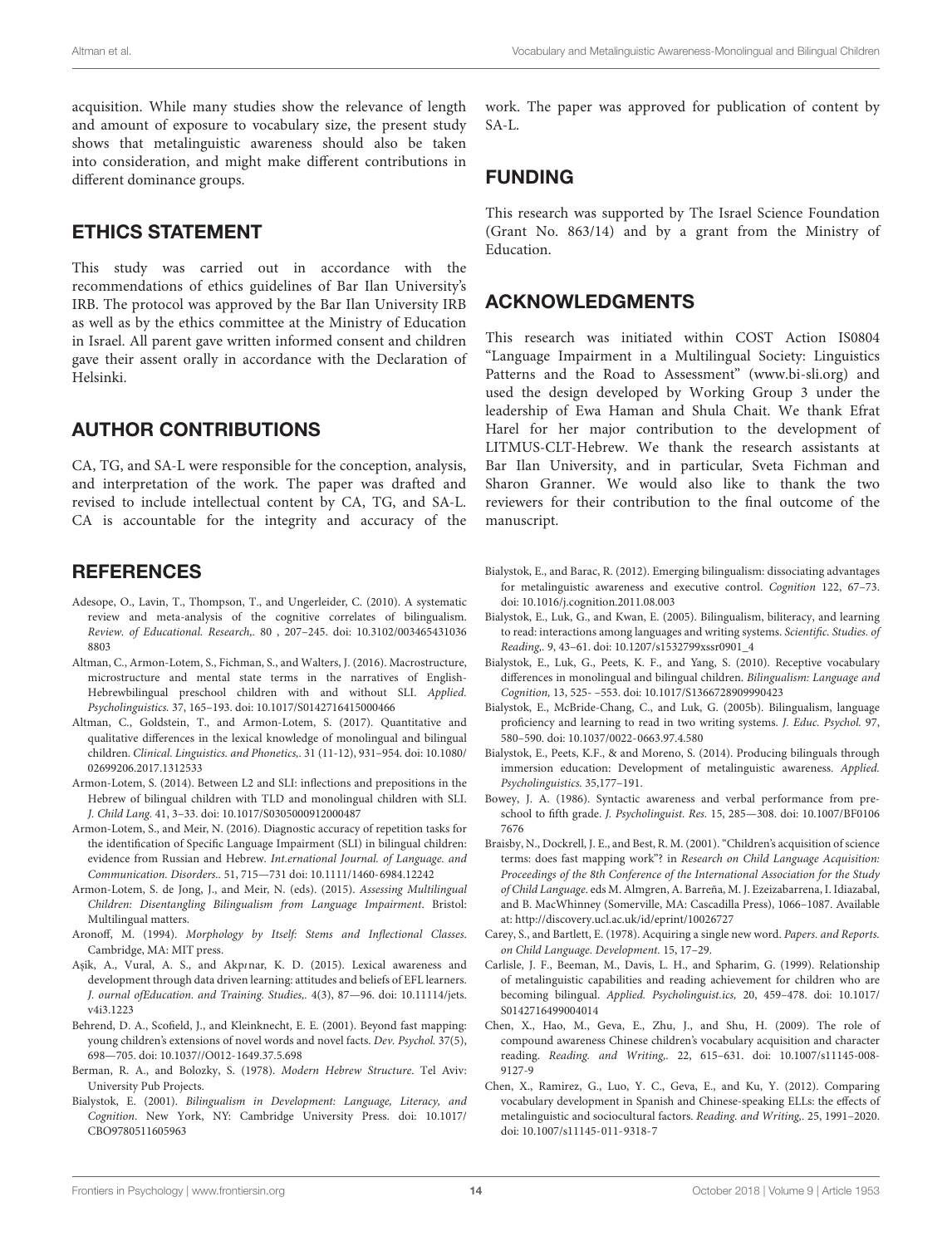- <span id="page-14-20"></span>Cheung, H., Chung, K. K. H., Wong, S. W. L., McBride-Chang, C., Penney, T. B. and Ho, C. S. (2010). Speech perception, metalinguistic awareness, reading, and vocabulary in Chinese-English bilingual children. Journal. of Educational. Psychology,. 102, 367—380. [doi: 10.1037/a0017850](https://doi.org/10.1037/a0017850)
- <span id="page-14-40"></span>Chondrogianni, V., and Marinis, T. (2011). Differential effects of internal and external factors on the development of vocabulary, tense morphology and morpho-syntax insuccessive bilingual children. Linguistic. Approaches to Bilingualism,. 1, 318–345. [doi: 10.1075/lab.1.3.05cho](https://doi.org/10.1075/lab.1.3.05cho)
- <span id="page-14-37"></span>Cromdal, J. (1999). Childhood bilingualism and metalinguistic skills: analysis and control in young Swedish–English bilinguals. Appl.ied Psycholinguistics,. 20, 1–20. [doi: 10.1017/S0142716499001010](https://doi.org/10.1017/S0142716499001010)
- <span id="page-14-11"></span>Duncan, L. G., Casalis, S., and Cole, P. (2009). Early metalinguistic awareness of derivational morphology: observations from a comparison of English and French. Applied. Psycholinguistics,. 30(3), 405—440. [doi: 10.1017/](https://doi.org/10.1017/S0142716409090213) [S0142716409090213](https://doi.org/10.1017/S0142716409090213)
- <span id="page-14-15"></span>Farnia, F., and Geva, E. (2011). Cognitive correlates of vocabulary growth in English language learners. Applied. Psycholinguistics,. 32(4), 711–738
- <span id="page-14-9"></span>Foroodi Nejad, F., and Paradis, J. (2009). Crosslinguistic transfer in the acquisition of compound words in Farsi-English bilinguals. Bilingualism: Language and Cognition, 12, 411–427. [doi: 10.1017/S1366728909990241](https://doi.org/10.1017/S1366728909990241)
- <span id="page-14-3"></span>Fromkin, V., Rodman, R., and Hyams, N. M. (2007). An Introduction to Language, 8rd 8th Edn. Nashville, TNAustralia: Thomson Wadsworth.
- <span id="page-14-36"></span>Gagarina, N., Klassert, A., and Topaj, N. (2010). Russian Language Proficiency Test for Multilingual Children. ZAS Papers in Linguistics 54, Berlin: ZAS.
- <span id="page-14-39"></span>Gagarina, N., and Nenonen, O. (2017). Cross-linguistic Lexical Tasks: Russian version (CLT- RU). Part of COST IS0804 LITMUS Battery\*. Unpublished material. 3:43.
- <span id="page-14-41"></span>Gathercole, S. E., Willis, C. S., Emslie, H., and Baddeley, A. D. (1992). Phonological memory and vocabulary development during the early school years: a longitudinal study. Dev. Psychol. 28, 887–898. [doi: 10.1037/0012-1649.28.](https://doi.org/10.1037/0012-1649.28.5.887) [5.887](https://doi.org/10.1037/0012-1649.28.5.887)
- <span id="page-14-5"></span>Gathercole, V. C. M., and Thomas, E. M. (2009). Bilingual first-language development: dominant language takeover, threatened minority language take-up. BilingualismBiling. Lang. Cogn. 12, 213–237. [doi: 10.1017/](https://doi.org/10.1017/S1366728909004015) [S1366728909004015](https://doi.org/10.1017/S1366728909004015)
- <span id="page-14-2"></span>Gibson, T.A, Oller, D.K., Jarmulowicz, L., & and Ethington, C.A. (2012) The receptive– expressive gap in the vocabulary of young second-language learners: robustness and possible mechanisms. Bilingualism: Language and Cognition, 15(1), 102—106. [doi: 10.1017/S1366728910000490](https://doi.org/10.1017/S1366728910000490)
- <span id="page-14-12"></span>Goldstein, B. A., Fabiano, L., and Washington, P. S. (2005). Phonological skills in predominantly English-speaking, predominantly Spanish-speaking, and Spanish-English bilingual children. Language,. Speech, and Hearing. Services. in Schools,. 36, 201–218.
- <span id="page-14-31"></span>Golinkoff, R. M., Hirsh-Pasek, K., Bailey, L. M., and Wenger, N. R. (1992). Young children and adults use lexical principles to learn new nouns. Dev. Psychol. 28, 99–108. [doi: 10.1037/0012-1649.28.1.99](https://doi.org/10.1037/0012-1649.28.1.99)
- <span id="page-14-29"></span>Golinkoff, R. M., Mervis, C. B., and Hirsh-Pasek, K. (1994). Early object labels: the case for a developmental lexical principles framework. J. Child Lang. 21, 125–155.
- <span id="page-14-34"></span>Goralnik, E. (1995). Goralnik Screening Test for Hebrew, . Even Yehuda: Matan.
- <span id="page-14-27"></span>Gray, S. (2006). The relationship between phonological memory, receptive vocabulary, and fast mapping in young children with specific language impairment. J. Speech Lang. Hear. Res. 49, 955–969.
- <span id="page-14-6"></span>Grosjean, F. (2008). Studying Bilinguals. Oxford: Oxford University Press.
- <span id="page-14-4"></span>Gross, M., Buac M., and Kaushanskaya, M. (2014). Conceptual scoring of receptive and expressive vocabulary measures in simultaneous and sequential bilingual children. Am. J. Speech Lang. Pathol. 23, 574–586. [doi: 10.1044/2014\\_AJSLP-](https://doi.org/10.1044/2014_AJSLP-13-0026)[13-0026](https://doi.org/10.1044/2014_AJSLP-13-0026)
- <span id="page-14-21"></span>Guo, Y., Roehrig, A. D., and Willia, R. S. (2011). The relation of morphological awareness and syntactic awareness to adults' reading comprehension: is vocabulary knowledge amediating variable? Journal. of Literacy. Res.earch, 43(2), 159—183. [doi: 10.1177/1086296X11403086](https://doi.org/10.1177/1086296X11403086)
- <span id="page-14-38"></span>Haman, E., Łuniewska, M., & and Pomiechowska, B. (2015). "Designing cross-tasks (CLTs) for bilingual preschool children,". in Methods for Assessing Multilingual Children: Disentangling Bilingualism from Language Impairment, eds S. Armon-Lotem, J. de Jong, & and N. Meir (Eds.), Methods for assessing multilingual children: disentangling bilingualism from Language impairment, (Bristol: Multilingual Matters. ), 194—238.
- <span id="page-14-7"></span>Hammer, C. S., Komaroff, E., Rodriguez, B. L., Lopez, L. M., Scarpino, S. E., and Goldstein, B. (2012). Predicting Spanish–English bilingual children's language abilities. J. Speech Lang. Hear. Res. 55, 1251–1264. [doi: 10.1044/1092-](https://doi.org/10.1044/1092-4388(2012/11-0016)) [4388\(2012/11-0016\)](https://doi.org/10.1044/1092-4388(2012/11-0016))
- <span id="page-14-0"></span>Hoff, E., Core, C., Place, S., Rumiche, R., Señor, M., and Parra, M. (2012). Dual language exposure and early bilingual development. J. Child Lang. 39(1), 1—27. [doi: 10.1017/S0305000910000759](https://doi.org/10.1017/S0305000910000759)
- <span id="page-14-18"></span>Hu, C. -F. (2003). Phonological memory, phonological awareness, and Foreign Language word learning. Language. Learning., 53, 429–462. [doi: 10.1111/1467-](https://doi.org/10.1111/1467-9922.00231) [9922.00231](https://doi.org/10.1111/1467-9922.00231)
- <span id="page-14-17"></span>Hu, C. -F. (2008). Rate of acquiring and processing L2 color words in relation to L1 phonological awareness. The Modern. Language. Journal,. 92, 39–52. [doi: 10.1111/j.1540-4781.2008.00685.x](https://doi.org/10.1111/j.1540-4781.2008.00685.x)
- <span id="page-14-16"></span>Hu, C. -F., and Schuele, C. M. (2005). Learning nonnative names: the effect of poor native phonological awareness. Applied. Psycholinguistics,. 26, 343–362. [doi: 10.1017/S0142716405050204](https://doi.org/10.1017/S0142716405050204)
- <span id="page-14-14"></span>Ibrahim, R., Eviatar, Z., and Aharon-Peretz, J. (2007). Metalinguistic awareness and reading performance: a cross-language comparison. J. Psycholinguist. Res. 36, 297–317. [doi: 10.1007/s10936-006-9046-3](https://doi.org/10.1007/s10936-006-9046-3)
- <span id="page-14-35"></span>Iluz-Cohen, P., and Armon-Lotem, S. (2013). Language proficiency and executive control in bilingual children. Bilingualism: Language and Cognition, 16, 884–899. [doi: 10.1017/S1366728912000788](https://doi.org/10.1017/S1366728912000788)
- <span id="page-14-26"></span>Kan, P. F., and Kohnert, K. (2005). Preschoolers learning Hmong and English: lexical- semantic skills in L1 and L2. J. Speech Lang. Hear. Res. 48, 372–383. [doi: 10.1044/1092-4388\(2005/026\)](https://doi.org/10.1044/1092-4388(2005/026))
- <span id="page-14-32"></span>Kan, P. F., and Kohnert, K. (2008). Fast mapping by bilingual preschool children. J. Child Lang. 35, 495–514. [doi: 10.1017/S0305000907008604](https://doi.org/10.1017/S0305000907008604)
- <span id="page-14-28"></span>Kan, P. F., Sadagopan, N., Janich, L., and Andrade, M. (2014). Effects of speech practice on fast mapping in monolingual and bilingual speakers. J. Speech Lang. Hear. Res. 57, 929–941. [doi: 10.1044/2013\\_JSLHR-L-13-0045](https://doi.org/10.1044/2013_JSLHR-L-13-0045)
- <span id="page-14-1"></span>Keller, K., Troesch, L. M., and Grob, A. (2015). A large receptive-expressive gap in bilingual children. Frontiers. in Psychology,. 6, :1284. [doi: 10.3389/fpsyg.2015.](https://doi.org/10.3389/fpsyg.2015.01284) [01284](https://doi.org/10.3389/fpsyg.2015.01284)
- <span id="page-14-22"></span>Kraut, R. (2015). The relationship between morphological awareness and morphological decomposition among English language learners. Reading. and Writing,. 28(6), 873—890. [doi: 10.1007/s11145-015-9553-4](https://doi.org/10.1007/s11145-015-9553-4)
- <span id="page-14-24"></span>Kuo, L. J., and Anderson, R. C. (2006). Morphological awareness and learning to read: a cross-language perspective. Educational. Psychologist,. 41, 161–180. [doi: 10.1207/s15326985ep4103\\_3](https://doi.org/10.1207/s15326985ep4103_3)
- <span id="page-14-19"></span>Marecka, M., Szewczyk, J., Jelec, A., Janiszewska, D., Rataj, K., and Dziubalska-Kołaczyk, K. (2018). Different phonological mechanisms facilitate vocabulary learning at early and late stages of language acquisition: evidence from Polish 9-year-olds learning English. Applied. Psycholinguistics,. 39, 1–35. [doi: 10.1017/](https://doi.org/10.1017/S0142716417000455) [S0142716417000455](https://doi.org/10.1017/S0142716417000455)
- <span id="page-14-13"></span>McBride-Chang, C., Wagner, R. K., Muse, A., Chow, B. W.-. Y., and Shu, H. (2005). The role of morphological awareness in children's vocabulary acquisition in English. Applied. Psycholinguistics,. 26, 415–435. [doi: 10.1017/](https://doi.org/10.1017/S014271640505023X) [S014271640505023X](https://doi.org/10.1017/S014271640505023X)
- <span id="page-14-8"></span>Meir, N., Walters, J., and Armon-Lotem, S. (2016). Disentangling SLI and bilingualism using sentence repetition tasks: the impact of L1 and L2 properties. International. Journal. of Bilingualism,. 20, 421–452. [doi: 10.1177/](https://doi.org/10.1177/1367006915609240) [1367006915609240](https://doi.org/10.1177/1367006915609240)
- <span id="page-14-30"></span>Mervis, C. B., and Bertrand, J. (1994). Acquisition of the novel name–nameless category (N3C) principle. Child Dev. 65, 1646–1662. [doi: 10.2307/1131285](https://doi.org/10.2307/1131285)
- <span id="page-14-10"></span>Montrul, S. (2016). "Dominance and proficiency in early and late bilingualism," in Language Dominance in Bilinguals: Issues of Measurement and Operationalization, eds C. Silva-Corvalán and J. Treffers-Daller (Cambridge: Cambridge University Press), 15–35. [doi: 10.1017/CBO97811073753](https://doi.org/10.1017/CBO9781107375345.002) [45.002](https://doi.org/10.1017/CBO9781107375345.002)
- <span id="page-14-23"></span>Nagy, W., Berninger, V. W and Abbott, R., Vaughan, K., and Vermeulen, K. (2003). Relationship of morphology and other language skills to literacy skills in at-risk second-grade readers and at-risk fourth-grade writers. Journal. of Educational. Psychology,. 95, 730–742. [doi: 10.1037/0022-0663.95.4.730](https://doi.org/10.1037/0022-0663.95.4.730)
- <span id="page-14-33"></span>Nation, P. (2001). Learning Vocabulary in Another Language. Cambridge, England: Cambridge University Press. [doi: 10.1017/CBO9781139524759](https://doi.org/10.1017/CBO9781139524759)
- <span id="page-14-25"></span>Nation, P. (2008). "Lexical awareness in second language learning," in Encyclopedia of Language and Education, ed. N. H. Hornberger (Boston, MA: Springer), 1924—1934. [doi: 10.1007/978-0-387-30424-3\\_147](https://doi.org/10.1007/978-0-387-30424-3_147)